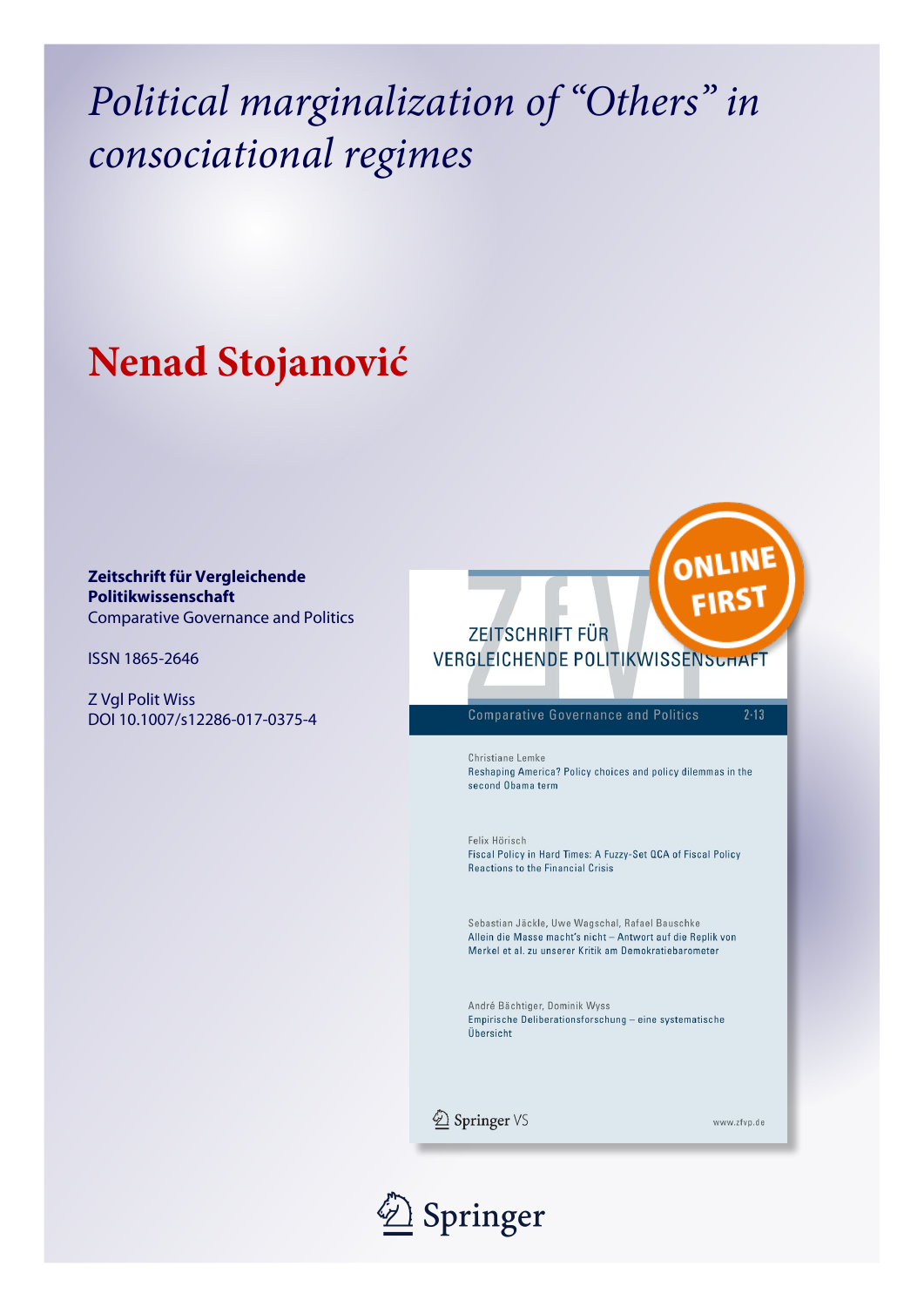**Your article is protected by copyright and all rights are held exclusively by Springer Fachmedien Wiesbaden GmbH, ein Teil von Springer Nature. This e-offprint is for personal use only and shall not be selfarchived in electronic repositories. If you wish to self-archive your article, please use the accepted manuscript version for posting on your own website. You may further deposit the accepted manuscript version in any repository, provided it is only made publicly available 12 months after official publication or later and provided acknowledgement is given to the original source of publication and a link is inserted to the published article on Springer's website. The link must be accompanied by the following text: "The final publication is available at link.springer.com".**

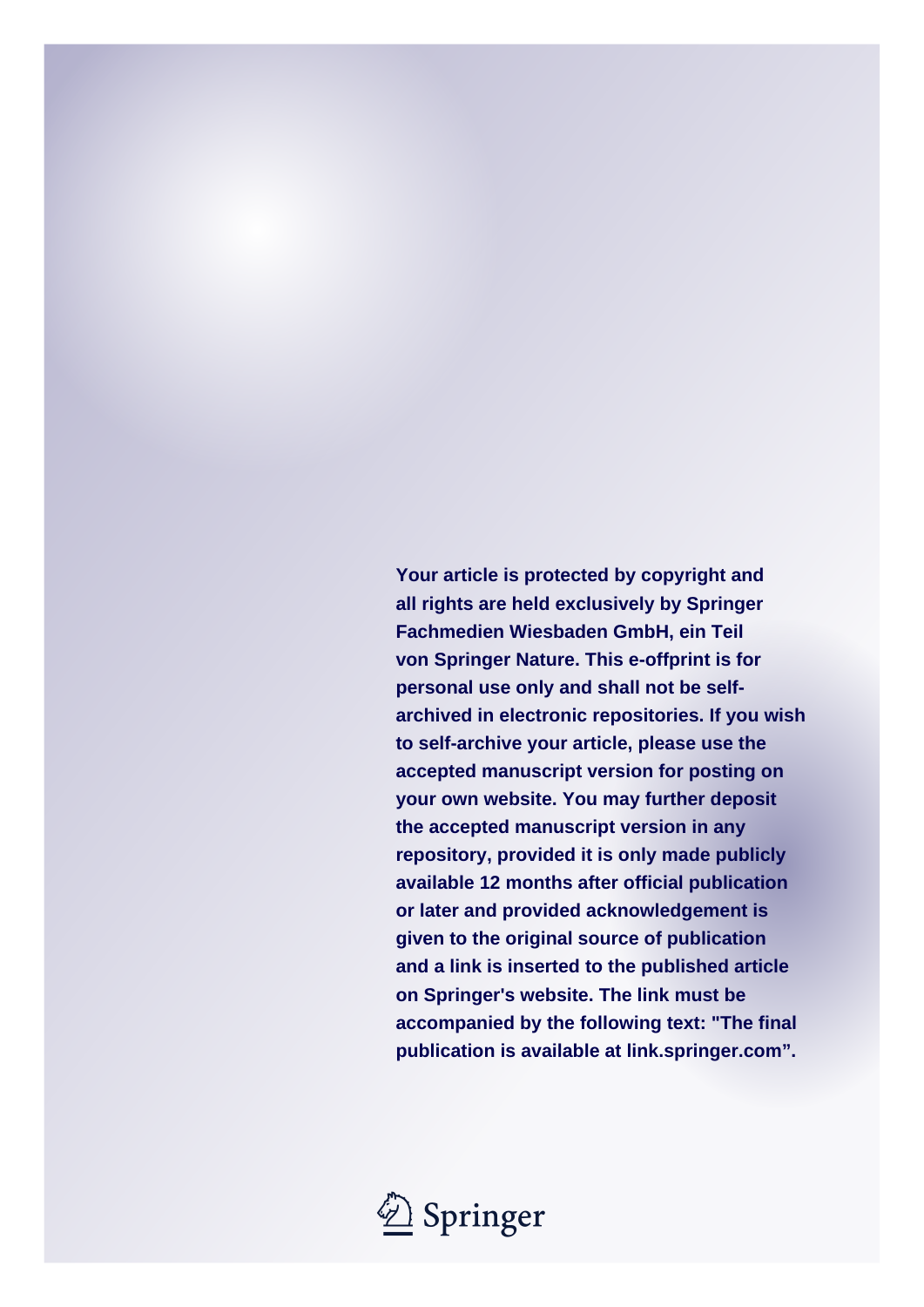ZEITSCHRIFT FÜR CrossMark VERGLEICHENDE POLITIKWISSENSCHAFT

AUFSÄTZE

### **Political marginalization of "Others" in consociational regimes**

**Nenad Stojanovic´**

© Springer Fachmedien Wiesbaden GmbH, ein Teil von Springer Nature 2017

**Abstract** Polities that follow the consociational model of democracy adopt powersharing provisions, guaranteeing a certain number of seats to representatives of their societies' main ethnic groups. Yet in all hardcore ("corporate") consociational systems—Belgium, Bosnia and Herzegovina, Burundi, Lebanon, Northern Ireland, and South Tyrol—we also find "Others": citizens who do not belong to any of the main ethnic segments. These Others are typically subjected to patterns of political marginalisation and exclusion that are problematic for a liberal democracy. In some cases, such patterns have been deemed discriminatory by courts, most notably in several rulings of the European Court of Human Rights concerning the position of Others in Bosnia and Herzegovina. This article provides a conceptual framework for identifying Others in consociational systems and presents the first comprehensive overview of the legal and political status of Others in the six corporate consociations.

**Keywords** Consociation · Representation · Ethnic quotas · Elections · Discrimination

#### Politische Marginalisierung von "Anderen" in konsoziationalen **Systemen**

**Zusammenfassung** Politische Systeme, die dem Modell der konsoziationalen Demokratie folgen, treffen Vorkehrungen zur Machtteilung, die gewährleisten, dass die Repräsentanten der wichtigsten ethnischen Gruppen eine bestimmte Anzahl an Sitzen erhalten. Jedoch finden sich in allen eingefleischten ("korporatistischen") konsoziationalen Systemen wie Belgien, Bosnien und Herzegowina, Burundi, Libanon, Nordirland und Südtirol auch "die Anderen": Bürger, die nicht zu einer

Dr. N. Stojanović  $(\boxtimes)$ 

Politikwissenschaftliches Seminar, 4466, 6002 Luzern, Switzerland E-Mail: nenad.stojanovic@unilu.ch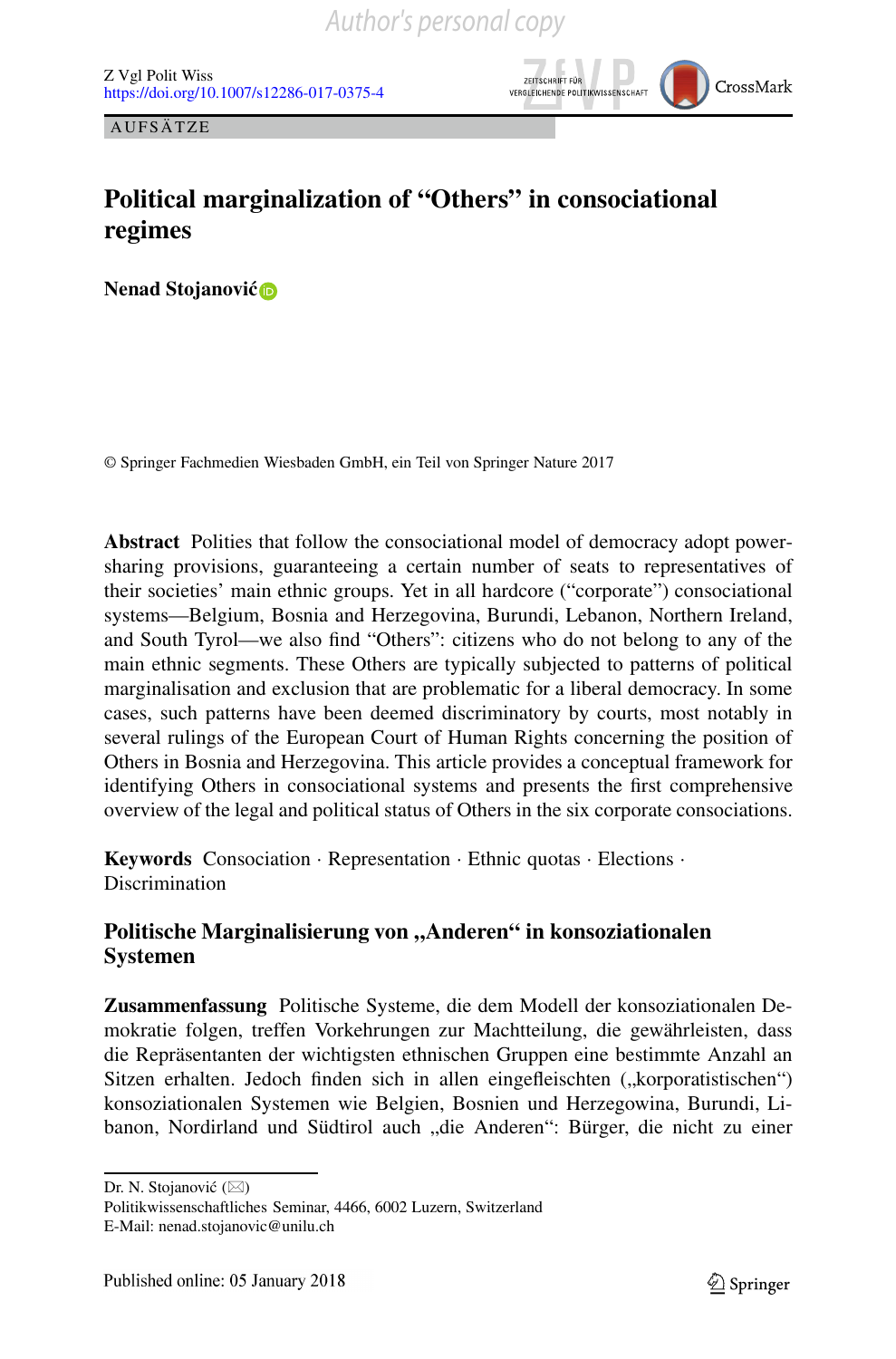der ethnischen Hauptgruppen gehören. Diese "Anderen" sind oftmals von Mustern politischer Marginalisierung und Ausgrenzung betroffen, was sich für liberale Demokratien als problematisch erweist. In manchen Fällen haben Gerichte solche Muster für diskriminierend befunden, so insbesondere der Europäische Gerichtshof für Menschenrechte in einer Reihe von Entscheidungen bezüglich der Position der "Anderen" in Bosnien und Herzegowina. Dieser Artikel bietet einen konzeptionellen Rahmen, um "die Anderen" in konsoziationalen Systemen identifizieren zu können. Darüber hinaus präsentiert er als erster einen umfassenden Überblick über den legalen und politischen Status "der Anderen" in sechs korporatistischen Konsoziationen.

**Schlüsselwörter** Konsoziation · Repräsentation · Ethnischer Proporz · Wahlen · Diskriminierung

#### **1 Introduction**

Imagine a country where every person must declare his or her ethnic identity in the census by choosing one of three pre-determined ethnic groups. The information is then used not only for statistical purposes, but also recorded alongside his or her name in an ethnic register. Public officials consult the register to check the "authentic" ethnic identity of citizens who seek political office or apply for jobs in the civil service, so that such positions can be allocated on a proportional basis among the ethnic groups. For a period of 10 years, until the next census, citizens cannot change their ethnic identity. Individuals who refuse to disclose their identity during the census are barred from running as candidates in elections.

Few would claim, I submit, that such a country respects some basic premises and promises of liberal democracy, such as individual liberty and self-determination, non-discrimination, and political equality (Beitz [1989;](#page-23-0) Dahl [1998,](#page-23-1) p. 37). And yet countries that hardly anyone would consider illiberal or undemocratic—such as Belgium, the United Kingdom, and Italy—contain provisions, in some of their institutions or at least some portions of their territory, that resemble the description in the opening paragraph. The paragraph actually describes the functioning of the mechanism of "ethnic proportionality" (Wolff [2004,](#page-25-0) p. 398) in the Italian province of South Tyrol (*Alto Adige* or *Südtirol*), in which all offices in elected and non-elected public institutions are allocated, on a proportional basis, to three ethno-linguistic groups: the Germans, the Italians and the Ladins (Graziadei [2016,](#page-23-2) p. 79; Lantschner and Poggeschi [2008;](#page-23-3) Pallaver [2014\)](#page-24-0). Individuals who refuse affiliation with one of the three groups are not permitted to run for political office and may face legal discrimination in public employment, housing subsidies and other spheres of political and social life[.1](#page-3-0) Similarly, in Bosnia and Herzegovina, Jews, Roma and other "Others" are not allowed to run for the Presidency and cannot become members of

<span id="page-3-0"></span><sup>1</sup> This system was applied in the 1981, 1991 and 2001 censuses in South Tyrol. It was a bit relaxed in 2005 (see § 3.6). Quite emblematic in this respect is the case of Alex Langer (1946–1995), who opposed the nominal ethnic census in South Tyrol and led the movement of "ethnic objectors" in the 1980s (Lantschner and Poggeschi [2008,](#page-23-3) p. 230). As a consequence, in 1981 he lost his teaching position in a public school.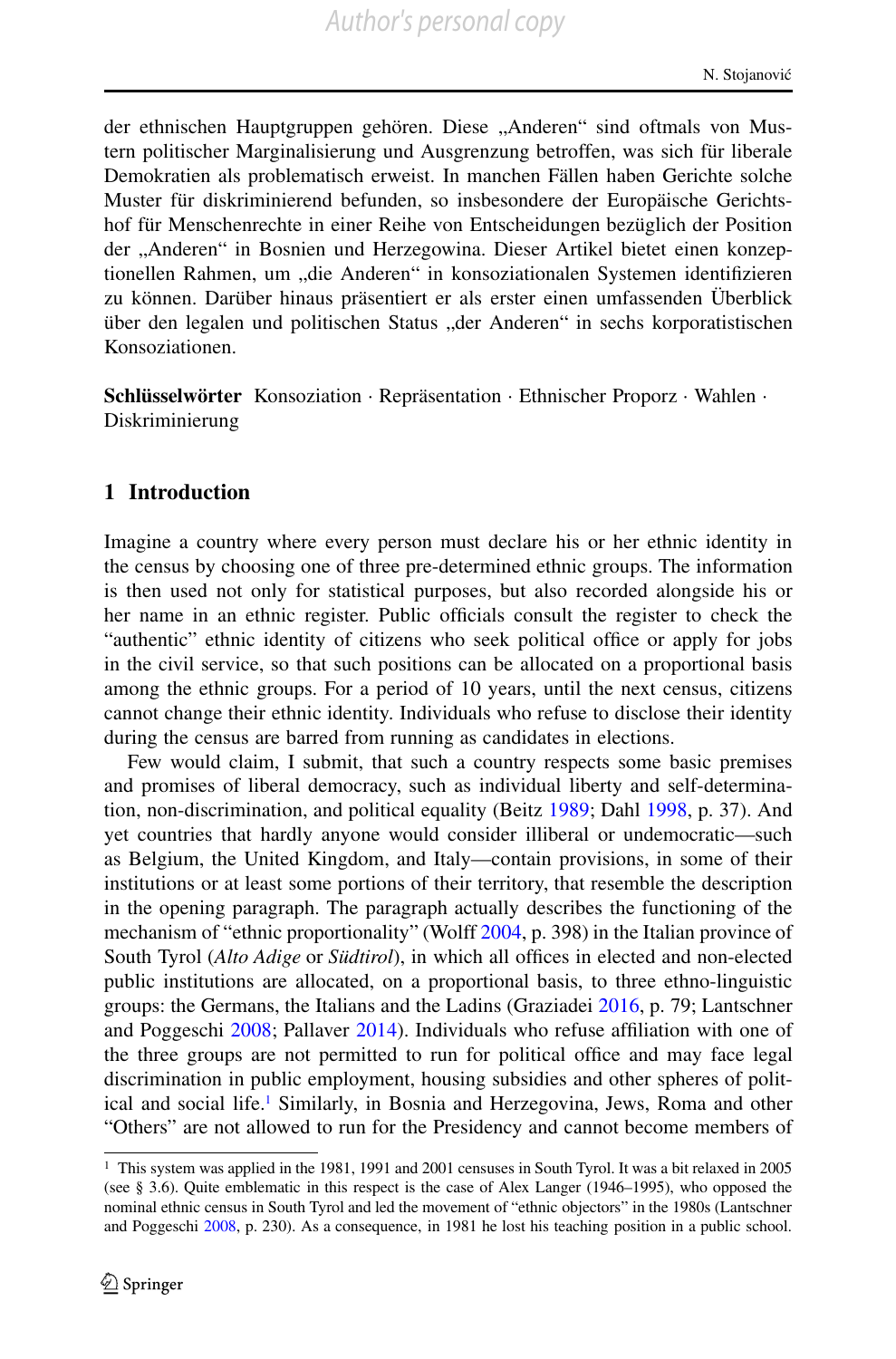the second chamber of Parliament (Graziadei  $2016$ ; Hodžić and Stojanović  $2011$ ; Milanovic [2010\)](#page-24-1).

In other places, a compulsory group designation is required *after* elections. For example, all members of the Belgian Parliament are obliged to declare themselves as French or Dutch speakers. In Northern Ireland, Assembly members are allowed to declare themselves as "Others" but will, on some key legislative issues, have less (i. e. unequal) voting power compared to their colleagues who have chosen either the "nationalist" or "unionist" designation. Such rules "discriminate against [Others]" insofar as "[t]here is an incentive for voters to choose nationalists or unionists, because members from these groups will, *ceteris paribus*, be more pivotal than others" (McGarry and O'Leary [2009,](#page-24-2) pp. 34, 71).

Polities that officially recognize the existence of ethnic groups and assign positions on the basis of identity typically follow the *consociational* model of democracy (Lijphart [1977,](#page-23-5) [2004;](#page-23-6) see also Andeweg [2015;](#page-23-7) O'Leary [2005\)](#page-24-3).<sup>2</sup> According to this model, "all significant segments" (O'Leary [2005,](#page-24-3) p. 12) that comprise a society must share power in the executive and enjoy a degree of group autonomy. These are the primary characteristics of consociationalism (Lijphart [2004,](#page-23-6) p. 97); the secondary characteristics are proportionality (especially with regard to the legislative electoral system and the allocation of public positions and resources) and minority veto on issues of vital importance to minorities (Lijphart [2004,](#page-23-6) p. 107, n. 1).<sup>3</sup>

What happens under such a regime if a person does *not* belong, or does not want to belong, to *any* of the recognized groups? The status of these individuals—called "Others" in this article—should be of utmost concern in liberal democracies, considering the importance of individual rights and liberties in liberal-democratic theory.

Yet liberal democrats are confronted with a dilemma. On the one hand, they must respect the high standards of international law that protect individual rights and liberties. In particular, they oppose discrimination against citizens who do not (or choose not) to belong to an officially recognized group. On the other hand, the very purpose of consociational regimes is to make democracy possible—that is, peaceful and stable over time—in spite of ethnic heterogeneity. The political agreement of the main (or, at least, of *significant*) ethno-cultural segments is considered necessary for the success of consociational arrangements. Therefore, consociationalists—both scholars and politicians—are not really interested in the legal status and practical concerns of Others. For example, a leading academic advocate of consociationalism, Brendan

<span id="page-4-0"></span>He was later elected a member of the European Parliament but in 1995 he was denied the right to run for the position of mayor of Bolzano, the provincial capital of South Tyrol.

<sup>2</sup> This article assumes that the reader has some general knowledge of consociational theory and the academic controversies that it has sparked ever since the early 1970s. For a helpful overview of the scholarly debate, covering the period up through the late 1990s, see Andeweg [\(2000\)](#page-23-8); for an updated (but much shorter) overview, see Andeweg [\(2015\)](#page-23-7).

<span id="page-4-1"></span><sup>3</sup> Not all consociationalists agree with this hierarchy. For O'Leary [\(2006,](#page-24-4) p. xviii), for example, executive power sharing, group autonomy and proportionality are the "essential features" of the model, while veto powers are only a "contingent feature"—frequently accompanying the essential features but not required for accordance with the model. Generally speaking, one should keep in mind that the exact content and contours of the consociational model of democracy have historically been fuzzy and have changed over time (see Bogaards [2000;](#page-23-9) Dixon [2011;](#page-23-10) Halpern [1986;](#page-23-11) Lustick [1997\)](#page-24-5). In Andeweg's [\(2015,](#page-23-7) p. 693) words, its main concepts have been defined with "vagueness and elasticity".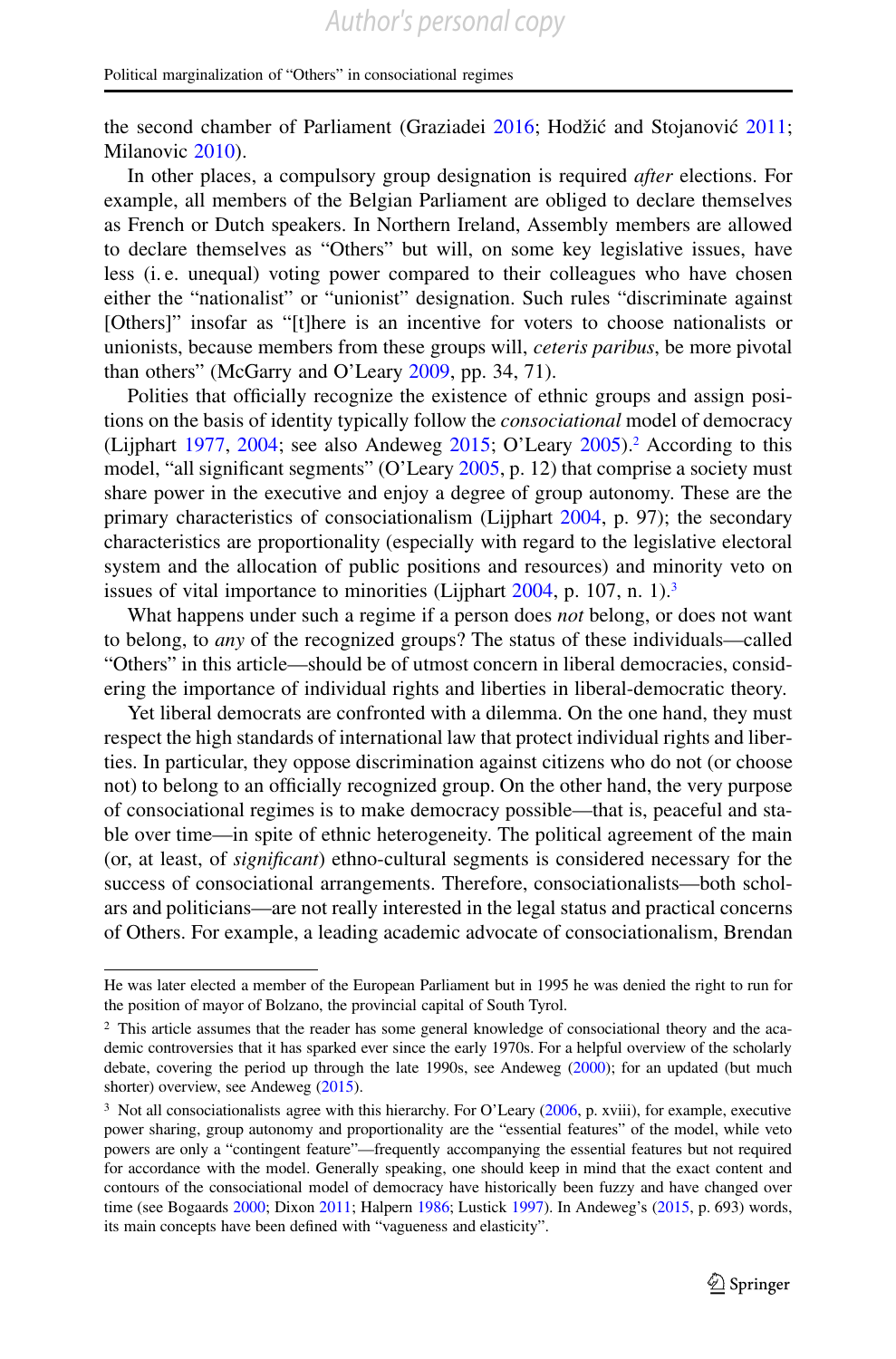O'Leary, in a volume co-authored with Christopher McCrudden, has fiercely criticized the role of courts in which consociational agreements are challenged on the basis of major international conventions and human rights treaties—instruments of basic principles of liberal democracy (McCrudden and O'Leary [2013\)](#page-24-6). Ian O'Flynn [\(2010,](#page-24-7) p. 283) rightly observes that empirical political scientists and consociational scholars such as O'Leary are "primarily concerned with political stability". As for consociational *politicians*, a 2016 report of Minority Rights Group International deplores the fact that Bosnian authorities have been "reluctant" to implement a 2009 ruling of the European Court for Human Rights (ECtHR) that had found a violation of the European Convention on Human Rights (ECHR) with regard to discrimination against Jews, Roma and other Others in Bosnia and Herzegovina (MRGI [2016;](#page-24-8) see also § 3.2 below).

Many scholars have challenged the conceptual premises, normative prescriptions, empirical assumptions and constitutional-design recommendations of the consociational model of democracy[.4](#page-5-0) However, the conceptual and definitional challenges posed by the existence of Others have not yet received a systematic treatment in the literature. That said, the fundamental tension that the question of Others raises in consociational regimes—individual rights vs. group rights—has been a frequent topic of controversy in political theory, especially in debates over "liberalism vs. communitarianism", multiculturalism and liberal nationalism (for an overview, see Jones [2016\)](#page-23-12). Thinkers like Young [\(1990\)](#page-25-1) and Kymlicka [\(1995\)](#page-23-13), for example, tried to defend group rights from within a liberal framework. In particular, they argued in favour of so-called "special representation rights" (Kymlicka [1995,](#page-23-13) pp. 31–33, Chap. 7), such as quotas and reserved seats, that parallel the power-sharing arrangements in consociational theory. The "multiculturalist" approach has drawn fierce criticism from liberal egalitarians (e. g., Barry [2001;](#page-23-14) Jaggar [1999\)](#page-23-15). They have argued that institutionalizing group rights entails an essentialist view of identity and that consociationalism, in particular, "freezes relationship between communities, because [...] it sets up incentives for individuals to continue to attach themselves primarily to their group" (Phillips [2007,](#page-24-9) p. 163). Subsequent elaborations of multiculturalism have addressed that problem by stressing "the rights of individuals, not groups" (Phillips [2007,](#page-24-9) pp. 162–166) and by providing an account of cultural identity that is resistant to the charge of essentialism (Patten [2014,](#page-24-10) Chap. 2). In other words, the theoretical bases of the present article can be found in this broader normative literature that has explored the tension between individual rights and group rights.

The problems with the group-centred logic of consociationalism have not been raised only by political theorists. They also underpin the arguments put forward by scholars of the so-called "centripetalist" approach (Horowitz [1985;](#page-23-16) Reilly and Reynolds [1999,](#page-24-11) pp. 32–36; Sisk [1995,](#page-25-2) p. 19). Centripetalists have proposed alternative institutions—especially electoral systems such as Alternative Vote—that avoid assigning special representation rights to groups. Lijphart has acknowledged such critiques by making the distinction between "pre-determination" and "self-determination" in consociational systems (Lijphart [2008\)](#page-24-12). In pre-determined systems the

<span id="page-5-0"></span><sup>4</sup> See, e. g., Barry [\(1975\)](#page-23-17); Bogaards [\(2000\)](#page-23-9); Halpern [\(1986\)](#page-23-11); Horowitz [\(1985\)](#page-23-16); Lustick [\(1997\)](#page-24-5).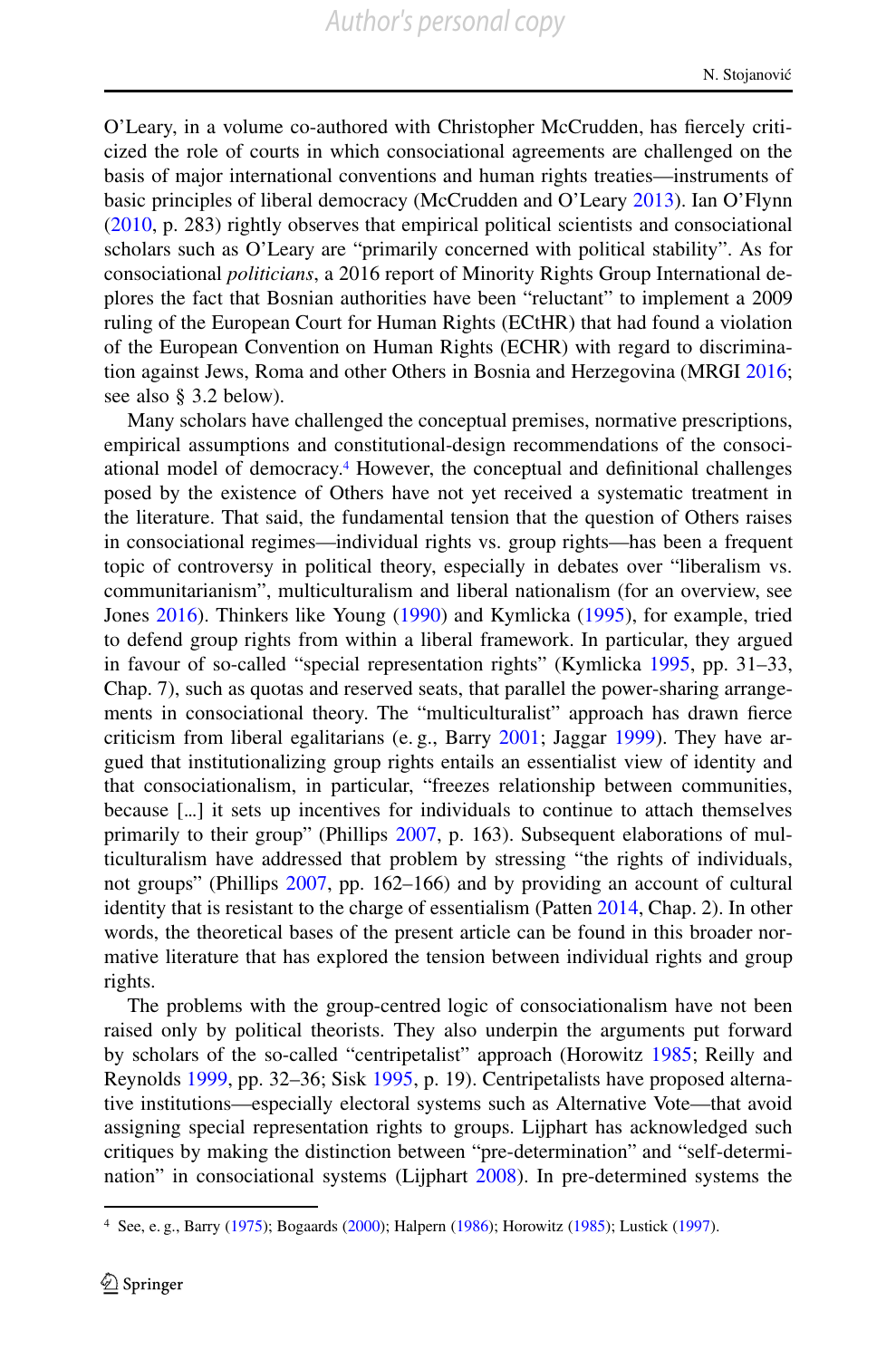groups that are to share power are identified in advance, whereas self-determination allows individuals to manifest themselves as groups, if they wish to do so, most notably via (ethnic) political parties and an electoral system based on proportional representation. Lijphart indicates seven advantages of self-determination and only one "genuine drawback" (it precludes the application of the principle of minority overrepresentation; Lijphart [2008,](#page-24-12) p. 74). Among the advantages, I highlight the following:

Pre-determination entails not only *potential discrimination* against groups but, as a rule, also the assignment of individuals to specific groups. Individuals may well *object* to such labeling. [...] Self-determination gives *equal chances* not only to all ethnic or other segments, large or small, in a plural society but also to groups and individuals who explicitly *reject* the idea that society should be organized on segmental basis. (Lijphart [2008,](#page-24-12) p. 72; my emphasis)

In other words, Lijphart acknowledges that certain versions of consociationalism can be discriminatory against individuals and/or minority groups that have not been included in the power sharing system—that is, against Others. Indeed, the problems raised by the presence of Others have received critical attention by scholars commenting on one or the other consociational settlement (for Northern Ireland, see O'Flynn [2003;](#page-24-13) Wilson [2012;](#page-25-3) for Bosnia, see Hodžić and Stojanović [2011;](#page-23-4) Milanovic [2010;](#page-24-1) Mujkic [2007\)](#page-24-14). But to date we lack a comprehensive overview of the issue across the various cases.

Against this background, in this article I first (Sect. 2) construct, define and explain the possible typologies of Others. My aim is to set forth the outline of a conceptual framework that sheds light on the main issues of practical controversy with regard to the political marginalization, exclusion and possibly discrimination against Others in consociational regimes. I begin Sect. 3 by distinguishing between "corporate" and "liberal" consociations; I then (§ 3.1–§ 3.6) focus on the situation of Others in six corporate consociational systems (Belgium, Bosnia and Herzegovina, Burundi, Lebanon, Northern Ireland, and South Tyrol)<sup>5</sup> before providing an overview of the existing solutions  $(\S 3.7)$ . In Sect. 4 I conclude by suggesting that solving the challenge that Others pose to corporate consociational systems could become a trigger for democratization of such regimes.

#### **2 Who are the Others?**

Who are the Others in consociational regimes? The simplest answer is that Others are all those citizens who live in a consociational system but do not belong to any of the "significant" segments of the society. So, for example, in Bosnia and Herzegovina the Others are the citizens who do not belong to (or identify themselves with) one of the three "constituent peoples": the Bosniaks, the Croats or the Serbs.

<span id="page-6-0"></span><sup>5</sup> I use the term "consociational system", or "consociational regime", as Bosnia, Lebanon and, especially, Burundi are not considered "full democracies" (see, e. g., the Polity scores available from [http://www.](http://www.systemicpeace.org/polity/polity4.htm) [systemicpeace.org/polity/polity4.htm\)](http://www.systemicpeace.org/polity/polity4.htm).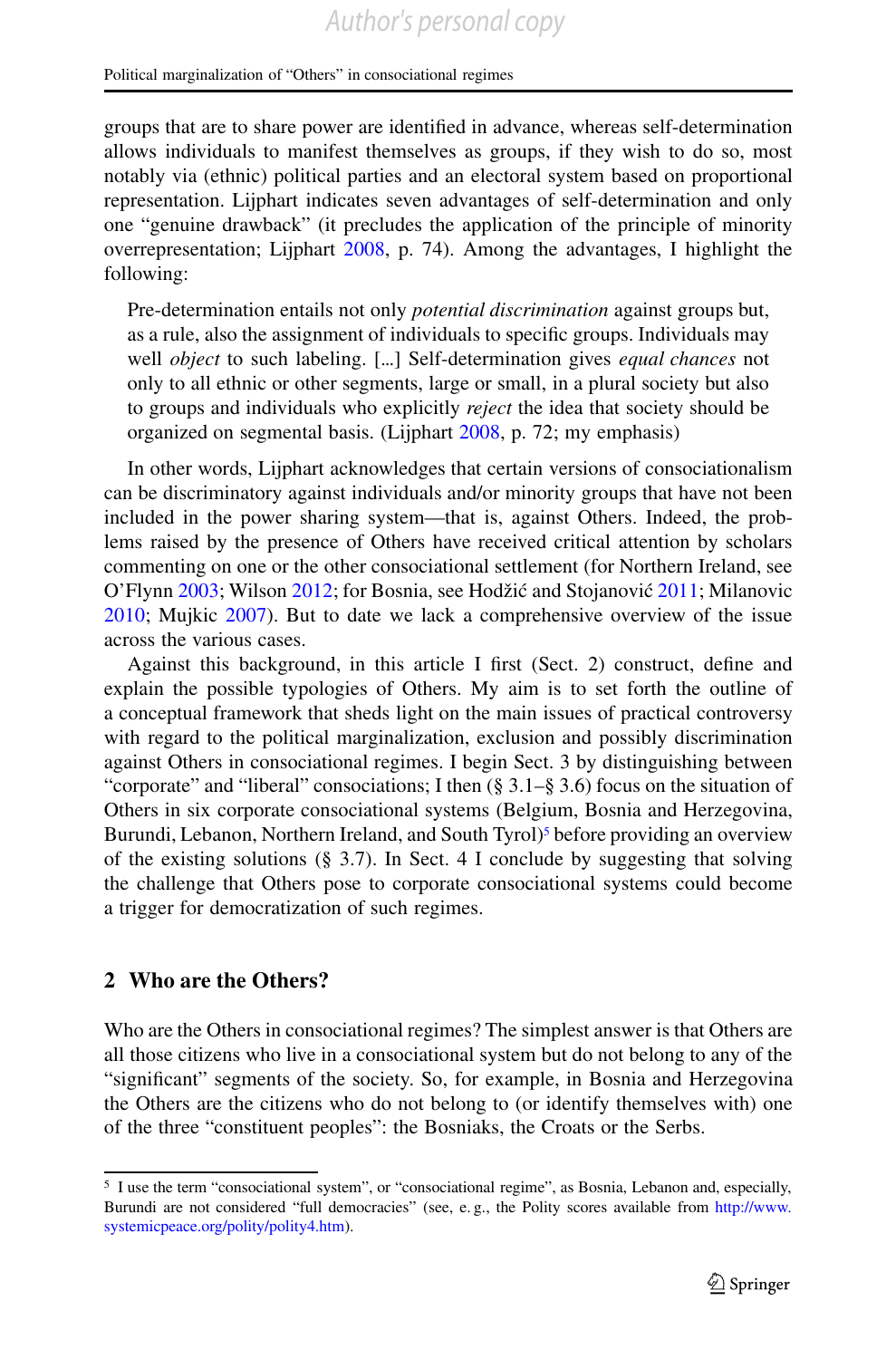Yet the galaxy of Others is much more complex and can be broken down into a number of sub-categories, on the basis of the following distinctions:

- *Citizens vs. foreigners*. Most countries contain a certain number of immigrants. Some of them still hold only foreign citizenship, while others have been naturalized. The non-citizens (of their host country) are clearly Others. The situation is less clear-cut, though, for the naturalized citizens. In some consociational places, like Belgium and South Tyrol, it is quite easy for citizens of foreign origin to become included, if they wish, into one or another main segment. In South Tyrol, for instance, it suffices that a person declares her "affiliation" with (as distinct from "belonging" to) the German, Italian or Ladin group.
- *Mono-ethnic vs. bi-ethnic*. If we turn to *native* groups belonging to the category of Others, we can distinguish between mono-ethnic and bi-ethnic groups. The Bosnian Roma, for example, can be considered as mono-ethnic. The children from ethnically mixed marriages are, by definition, bi-ethnic. They often can choose to identify themselves with the ethnic group of one of their parents, but they can also opt not to choose between the two ethnicities and, thus, to become Others.
- *Ethnic vs. non-ethnic*. Some citizens may openly embrace a non-ethnic (sometimes called "civic") conception of identity. When members of the Northern Ireland Assembly elected on Alliance or Green party lists declare themselves as neither Unionists nor Nationalists, but as Others, they deliberately manifest a political preference for a cross-community identity. Something similar happens in Bosnia and Herzegovina when people declare themselves as "Bosnians" (or as "Yugoslavs", until 1992). These individuals may (but do not necessarily) come from ethnically mixed families. In fact, they may have a relatively unambiguous<sup>6</sup> ethnic background but still refuse to identify themselves with that ethnicity for ideological, political or other reasons (for example, because they believe in a nonethnic civic concept of over-arching nationality). Indeed, some individuals simply do not want to have an ethnic identity. We can call them "ethnic objectors", following the term *obiettori etnici* coined in South Tyrol in the early 1980s (see Footnote 1).
- *Recognized vs. non-recognized*. Some ethnic groups belonging to the category of Others are officially recognized. This recognition can take many forms. Groups can have reserved seats in Parliament, as do the Twa in both chambers of the Burundian Parliament or German speakers in Belgium's Senate. Or they can have a special autonomous status, as the Druze do in Lebanon. In Bosnia and Herzegovina a special law on national minorities recognizes seventeen groups (Roma, Albanians, Jews, Ukrainians, etc.). Yet other groups, such as the very small Ganwa group in Burundi, or the Bosnians (*sic*) in Bosnia, do not receive official recognition.

Table [1](#page-8-0) presents an overview of the conceptual roadmap that I have constructed so far.

<span id="page-7-0"></span><sup>6</sup> By "unambiguous" I do not refer to genetics but to the idea that people typically use a descent-based approach to identify the (supposed) ethnicity of themselves and as well as that of other individuals living in their society (see Chandra [2006\)](#page-23-18).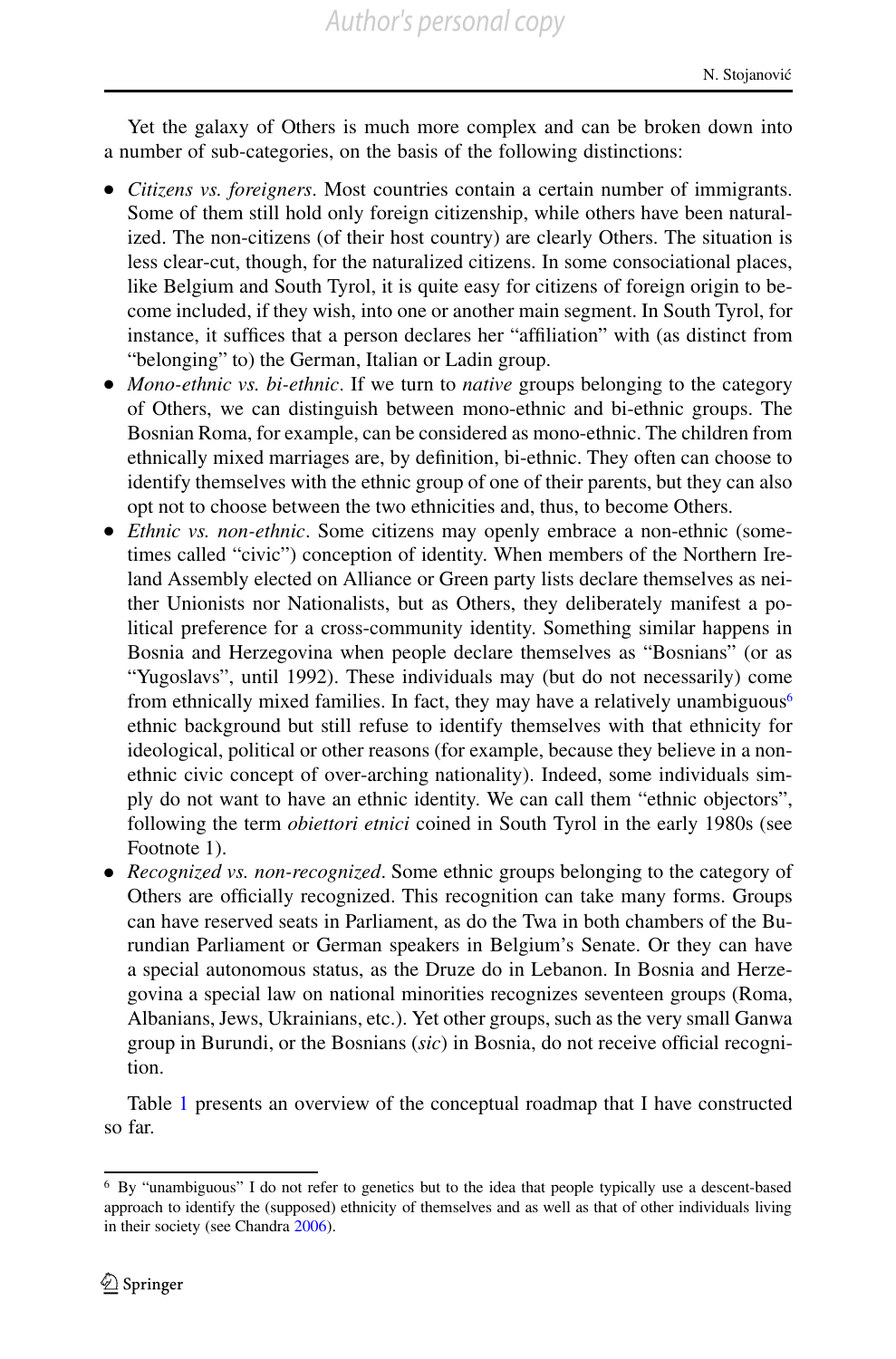| Official                                             | Others                                                                                        |                           |                                                     |                                                                                 |                                 |
|------------------------------------------------------|-----------------------------------------------------------------------------------------------|---------------------------|-----------------------------------------------------|---------------------------------------------------------------------------------|---------------------------------|
| consociational<br>segments                           | Mono-ethnic                                                                                   |                           | Bi-ethnic                                           | Non-ethnic<br>or civic                                                          | Outsiders (with<br>citizenship) |
|                                                      | Recognized                                                                                    | Non-<br>recognized        | Non-<br>recognized                                  | Non-<br>recognized                                                              | Non-<br>recognized              |
| E. g. nationalists<br>and unionists in<br>N. Ireland | E.g. Twa<br>in Burundi:<br>Roma in<br>Bosnia;<br>Germans in<br>Belgium;<br>Jews in<br>Lebanon | E. g. Ganwa<br>in Burundi | E. g. Children<br>with unknown<br>father in Burundi | E.g. Bosnians in<br>Bosnia:<br>ethnic objectors<br>in S. Tyrol and in<br>Bosnia | E.g. Arabs in<br>Burundi        |

Political marginalization of "Others" in consociational regimes

<span id="page-8-0"></span>**Table 1** The Others in consociations: a conceptual map with selected examples

Now that we have a better picture of who the Others are, in the next section I present and discuss the six selected cases in more detail by focusing particularly on constitutional provisions. First, though, I should say more about the choice of these cases.

#### **3 The Others in six corporate consociational regimes**

The recent literature on consociational democracy makes the distinction between "corporate" and "liberal" strategies for implementing consociational settlements[.7](#page-8-1) The main difference is that a corporate consociation "accommodates groups according to ascriptive criteria, and rests on the assumption that group identities are fixed, and that groups are both internally homogeneous and externally bounded". It corresponds, thus, to Lijphart's [\(2008\)](#page-24-12) concept of "pre-determination". A liberal consociation, on the other hand, "rewards whatever salient political identities emerge in democratic elections, whether these are based on ethnic groups, or on sub-group or trans-groups identities" (McGarry [2007,](#page-24-15) p. 172). Again, this follows the logic of "self-determined" systems as defined by Lijphart [\(2008\)](#page-24-12).

The distinction also turns on the question of "whether to constitutionally identify the groups entitled to a share of power" (McCulloch [2014,](#page-24-16) p. 502). According to McCulloch [\(2014,](#page-24-16) p. 507, Table [1\)](#page-8-0), only five contemporary consociations follow the corporate logic: Bosnia and Herzegovina, Belgium, Burundi, Lebanon, and South Tyrol. In addition, she asserts that in four cases—Kenya (since 2008), Macedonia, Northern Ireland, and Switzerland—*both* strategies have been implemented.

Given the definitions of the corporate and liberal categories of consociations, it is clear that the challenge of Others primarily concerns *corporate* consociations. In this article I will explore *all* contemporary corporate consociations (Belgium, Bosnia and Herzegovina, Burundi, Lebanon, and South Tyrol). In addition, a closer look at the four cases in which both strategies have been implemented reveals that it

<span id="page-8-1"></span><sup>7</sup> See Cordell and Wolff [\(2009,](#page-23-19) Chap. 7); McCulloch [\(2014\)](#page-24-16); McGarry [\(2007\)](#page-24-15); McGarry and O'Leary [\(2009\)](#page-24-2); O'Leary [\(2005,](#page-24-3) pp. 15–16).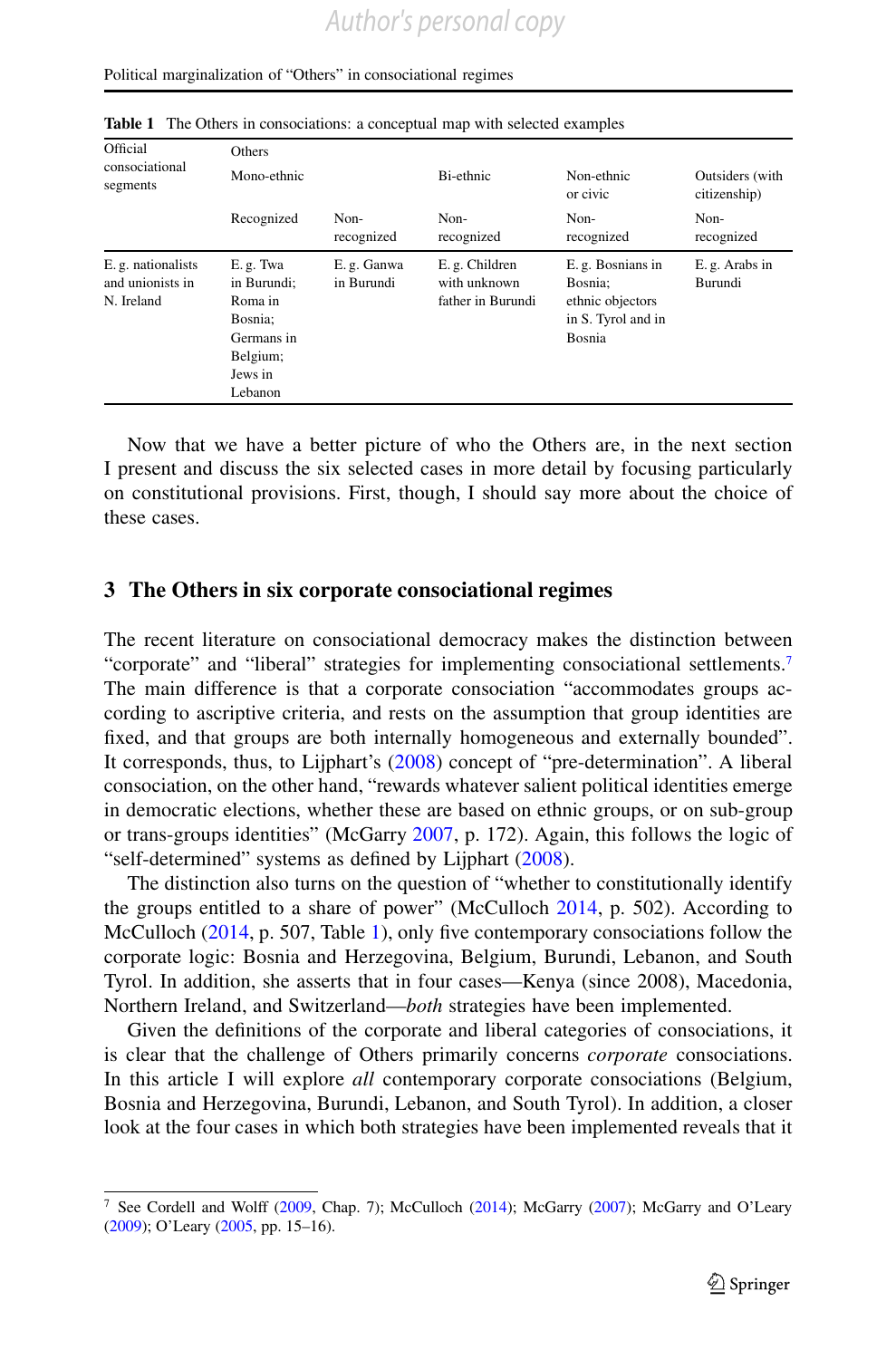makes sense to include in this analysis the case of Northern Ireland, $\delta$  but not Kenya, Macedonia or Switzerland.<sup>9</sup>

#### **3.1 Belgium**

The Belgian Constitution (Article 99) establishes that half of the ministers in the federal government must be from the Dutch-speaking (Flemish) community and half from the French-speaking one.<sup>10</sup> Also, each member of the first chamber of Parliament is obliged to declare his or her linguistic affiliation. This is important for the implementation of some constitutional provisions, in particular the right of the language groups to veto certain issues of "vital" importance (the so-called "alarm bell" procedure; Article 43, paragraph 1).

It is clear, therefore, that the Dutch and French-speaking communities are the only consociational segments in Belgium. This is particularly problematic from the point of view of Belgium's autochthonous German linguistic group. German is one of the country's three official languages and the German-speaking community has a form of group autonomy (exercised via the *Parlament des Deutschsprachigen Gemeinschaft Belgiens*)[.11](#page-9-3) What distinguishes the German-speaking community from its Dutch and French counterparts is its quite small demographic size (77,000 inhabitants, in 2017, or less than 1% of the population of Belgium). It is barely politically relevant, in the sense that the political survival of Belgium depends only on the balance of power between the Flemish (approximately 60% of the population) and French speakers (approximately 40%; see Stangherlin [2005\)](#page-25-4). As for other Others—especially immigrant communities—in Belgium: they typically speak one or another of the two main languages and are thus expected to join, for politicalinstitutional purposes, either the Flemish or the Francophone community.

The only institution in which non-Flemish and non-Francophone citizens have a guaranteed seat is the second chamber of Parliament—the Senate, where one of

<span id="page-9-0"></span><sup>8</sup> Scholars disagree on the liberal vs. corporate interpretation of consociationalism in Northern Ireland. For McGarry and O'Leary [\(2006\)](#page-24-17), the 1998 Belfast Agreement is generally "liberal"(pp. 274, 277), but they concede that the Agreement contains a number of "corporate principles" that they would like to see "removed" (p. 273). For Taylor [\(2006,](#page-25-5) p. 217), however, the Agreement "rests on and promotes an ethnonational group-based understanding of politics that is inherently illiberal". One of the reasons for seeing it as illiberal is precisely the official designation of Others in the Northern Ireland Assembly and the fact that on important issues their votes count less than the votes of the Assembly members who are designated as nationalists or unionists. As O'Flynn [\(2003,](#page-24-13) p. 44) notes: "By effectively discounting the votes of the 'others' on certain important issues, the agreement privileges national over individual identities and fails to provide sufficient protection for individuals and groups whose needs and interests cannot be so neatly classified."

<span id="page-9-1"></span><sup>9</sup> Kenya's agreement on power sharing is relatively recent and does not explicitly name ethnic groups (Mc-Culloch [2014,](#page-24-16) p. 506). In Macedonia, the predominant logic is clearly liberal (Bieber [2005,](#page-23-20) p. 99; Wilson [2012,](#page-25-3) Chap. 3). In Switzerland, a very mild form of corporate linguistic consociation can be found only in the bilingual canton of Berne but not at the federal level (Stojanović [2017\)](#page-25-6). Generally speaking, Switzerland is a country "whose consociational credentials have been called into question the most" (Andeweg [2015,](#page-23-7) p. 693; see also Barry [1975;](#page-23-17) Halpern [1986\)](#page-23-11).

<span id="page-9-3"></span><span id="page-9-2"></span><sup>&</sup>lt;sup>10</sup> The Constitution of Belgium, available from [http://www.servat.unibe.ch/icl/be00000\\_.html](http://www.servat.unibe.ch/icl/be00000_.html) (accessed 1 December 2017).

<sup>11</sup> The Parliament of the German-speaking community of Belgium [\(http://www.pdg.be\)](http://www.pdg.be).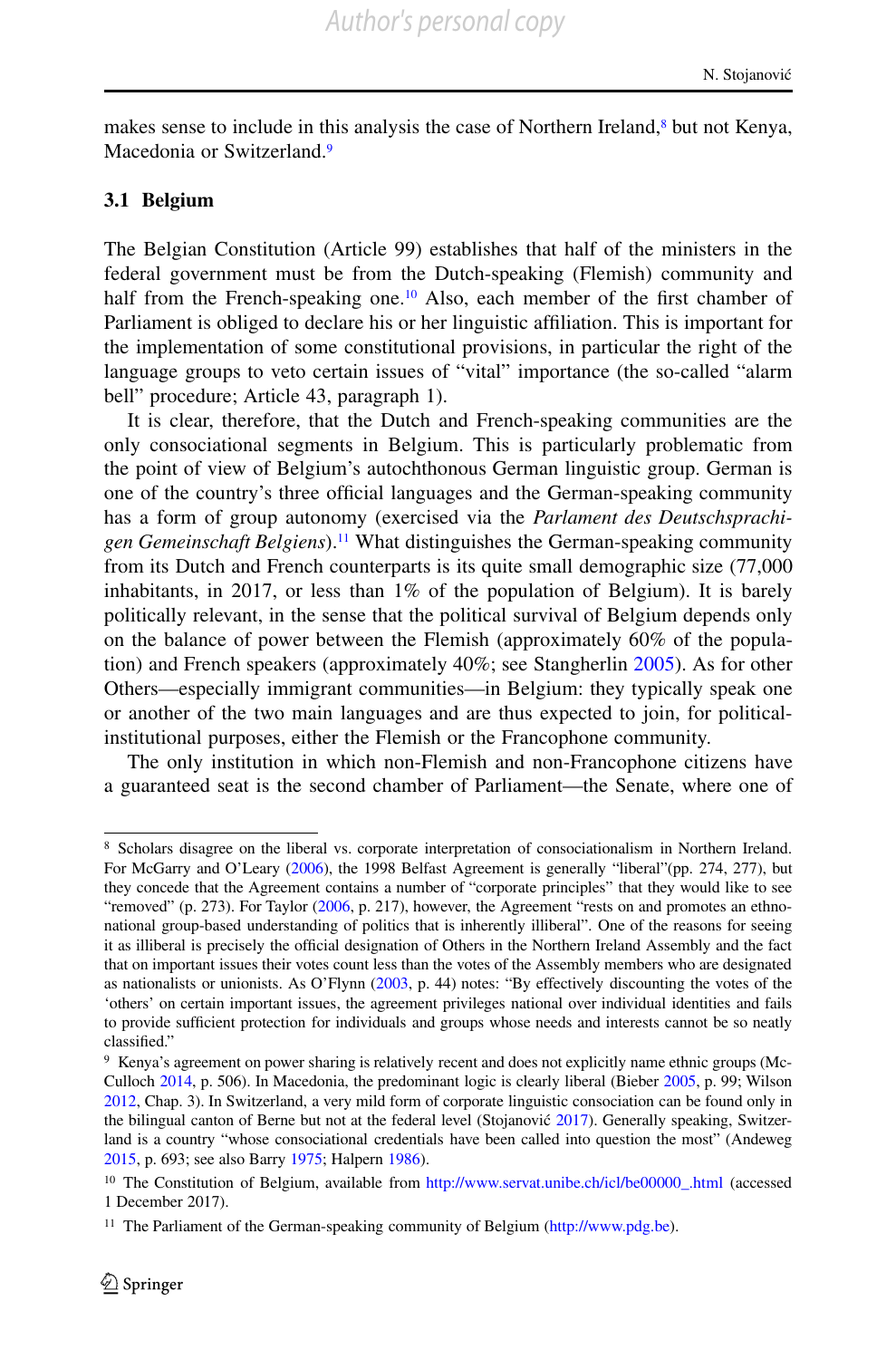Political marginalization of "Others" in consociational regimes

the 71 seats is reserved for a person nominated by the Parliament of the Germanspeaking community, who must at the same time be a member of that Parliament.<sup>12</sup>

Within Belgium, a further interesting case is the Region of Brussels. It is one of the three federal entities of the federation (together with Flanders and Wallonia) and it is officially bilingual (French/Dutch). According to estimates, however, the Dutch speakers' share of the Brussels population is only about 15%. Stefan Wolff [\(2004\)](#page-25-0) considers Brussels, along with Northern Ireland and South Tyrol, as an example of "regional consociation". Quotas for language groups exist in the regional Parliament: 72 out of 89 members of the regional assembly must be French speakers and 17 must be Dutch speakers[.13](#page-10-1) All parties, and as a consequence all candidates, must register as either French or Dutch-speaking. The same applies to voters. Every enfranchised citizen of Brussels is free to choose to vote either for Francophone or Dutch-speaking parties and candidates, but they *must* make a choice of one or the other for the entire ballot. Further, a quota system is applied to the regional cabinet: there must be two Francophone and two Dutch-speaking ministers.<sup>14</sup> The head of the cabinet comes from the largest linguistic community, i. e. the Francophone one. In addition, there are three secretaries of state and one of them must be a Dutch speaker.

#### **3.2 Bosnia and Herzegovina**

According to the 2013 census, 130,054 (3.7%) citizens of Bosnia and Herzegovina belong to the general category of Others, that is, to none of the three main ethnic segments (Bosniaks: 50.1%; Croats: 15.4%; Serbs 30.8%)[.15](#page-10-3) In response to a lawsuit filled by two Bosnian citizens—prominent members of the Jewish and the Roma communities, Jakob Finci and Dervo Sejdic—in 2009 the ECtHR ruled that two ´ Bosnian institutions—the state Presidency and the second chamber of Parliament (the House of Peoples)—do not respect the ECHR because they reserve seats only for citizens belonging to the three constitutional peoples (Milanovic [2010\)](#page-24-1). It should be also noted that Others are legally banned from running for these two specific political offices, but not other offices. For example, they can run for the first chamber of Parliament and for local, cantonal and entity parliaments; they can be appointed

<span id="page-10-1"></span><span id="page-10-0"></span><sup>12</sup> The Constitution of Belgium, Article 67.

<sup>13</sup> See *Loi du 12 janvier 1989 réglant les modalités de l'élection du Parlement de la Région de Bruxelles-Capitale et des membres bruxellois du Parlement flamand*. [http://www.elections.fgov.be/fileadmin/user\\_](http://www.elections.fgov.be/fileadmin/user_upload/Elections2014/FR/Electeurs/reglementation/lois/12-JANVIER-1989_Vers20140215.pdf) [upload/Elections2014/FR/Electeurs/reglementation/lois/12-JANVIER-1989\\_Vers20140215.pdf](http://www.elections.fgov.be/fileadmin/user_upload/Elections2014/FR/Electeurs/reglementation/lois/12-JANVIER-1989_Vers20140215.pdf) (accessed 3 December 2017).

<span id="page-10-3"></span><span id="page-10-2"></span><sup>14</sup> See <http://www.bruxelles.irisnet.be/a-propos-de-la-region/le-gouvernement-regional> (accessed 3 December 2017).

<sup>15</sup> Source: <http://www.popis.gov.ba/popis2013/knjige.php?id=2> (accessed 3 December 2017). The census data reveals that many Others are individuals who refuse ethnic categorization. A plurality of these prefer to declare a civic and geographical identity (Bosnian: 37,110; Bosnian and Herzegovian: 11,406; Yugoslav: 2570) or explicitly refuse to declare an ethnic identity ("no declaration": 27,055; "unknown": 6460; "undetermined": 309). But we also find 352 "Others" (*sic*), 89 cosmopolites, 68 Europeans, 65 "terrestrials" (*zemljanin*/*zemljanka*) and even 55 "extraterrestrials" (sic; *vanzemaljac*/*vanzemaljka*). There are also people who declare their identification with one of the recognized "national minorities", such as Roma (12,583), Albanian (2659) or Jewish (274), or put forward their religious identity (Muslims: 12,121; [Christian] Orthodox: 826; Catholic: 337).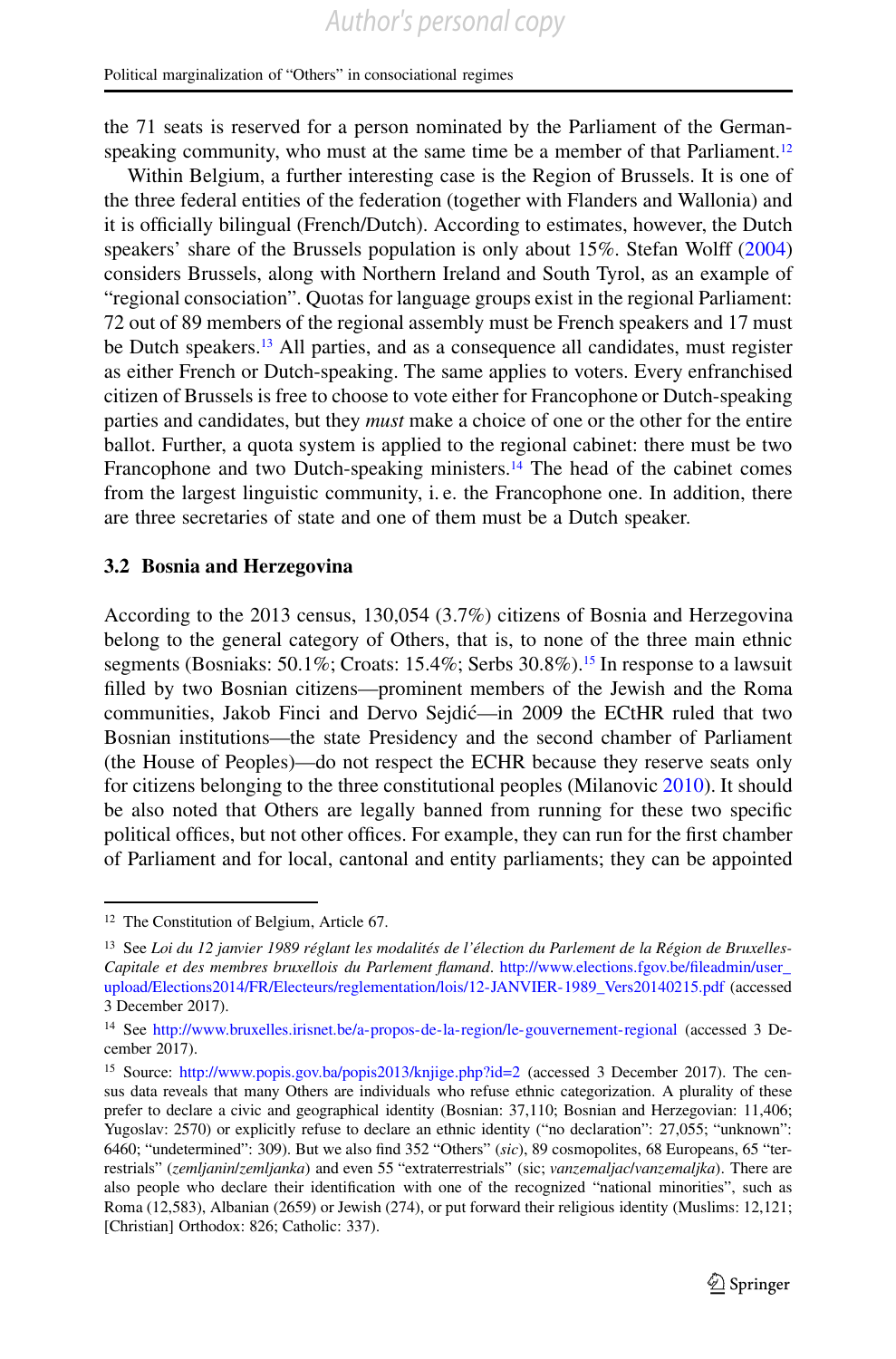to the cabinet (indeed, between 2006 and 2010 the Bosnian foreign minister was of Jewish background); et cetera. Furthermore, nothing prevents an Other who wishes to run for the Presidency or to be appointed to the second chamber of Parliament to declare herself, only and exclusively for these purposes, as a member of one of the three constituent peoples. So one could argue that the real extent of the political discrimination suffered by Others is very limited, especially when considered in the context of preserving the stability of democratic institutions and peace among the significant segments of Bosnian society via the consociational arrangements. After all, Bosnia is a fragile state and the ethnic composition of the institutions under scrutiny was agreed upon in 1995 in Dayton, Ohio in order to terminate a war (McCrudden and O'Leary [2013,](#page-24-6) Chap. 2). And yet the ECtHR obliged the Bosnian politicians to reform their institutions. The implementation of this decision has been one of the main political issues in Bosnia since 2009 (Merdzanovic [2015,](#page-24-18) pp. 221–223).

One might think that the Sejdic and Finci case was particularly strong because ´ it was filed by publicly active, well-known representatives of two autochthonous and historically vulnerable Bosnian communities, both of which are recognized as national minorities. It was unclear, therefore, whether the ECtHR would have come to such a decision if *another* citizen identifying as an Other—in particular someone belonging to *none* of the seventeen official national minorities—had sued Bosnia and Herzegovina. This open question was resolved on 15 July 2014, when the ECtHR maintained its position in its judgment on *Zornić vs. Bosnia and Herzegovina* by accepting the appeal of a Bosnian citizen, Azra Zornic, who "refuses to declare ´ affiliation to any particular ethnic group but declares herself as a citizen of Bosnia and Herzegovina" (see also Graziadei [2016\)](#page-23-2).

Like the applicants in the latter case, Ms Zornic was excluded from running for election to the House of Peoples on the ground of her origin. In the judgment Sejdić and Finci, the Court held that such [an] exclusion had pursued an aim broadly compatible with the European Convention, namely that of restoring peace. [...] However, noting the significant positive developments in the country after the Dayton Peace Agreement and the existence of other mechanisms of powersharing which did not automatically lead to the total exclusion of representatives of other communities, the Court held that the applicants' continued ineligibility to stand for election to the House of Peoples had lacked objective and reasonable justification, amounting to a discriminatory difference in treatment  $[...]$ .<sup>16</sup>

Note that, according to the conceptual framework presented in the previous section of the present article, Azra Zornic belongs to the sub-category of Others called ´ "ethnic objectors", whereas Dervo Sejdic and Jakob Finci belong to the sub-cate- ´ gory "mono-ethnic recognized group". But these distinctions were not salient for the ECtHR:

<span id="page-11-0"></span><sup>16</sup> ECtHR, application no. 3681/06, available from <http://hudoc.echr.coe.int/eng?i=001-145566> (accessed 2 December 2017).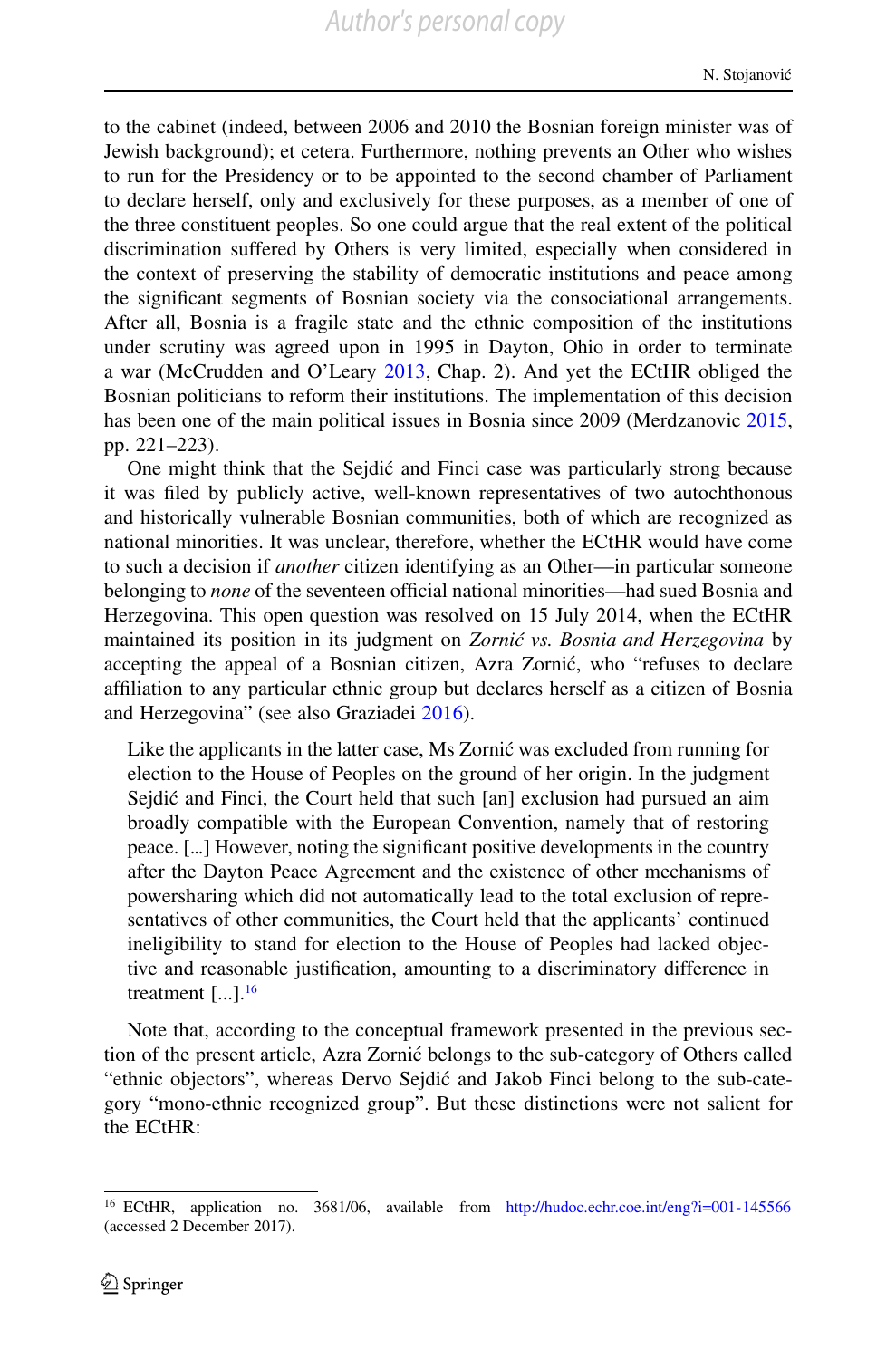the Court found that, *whatever her reasons* were for not declaring affiliation with any particular group (intermarriage, mixed parenthood or simply that she wished to declare herself as a citizen of Bosnia and Herzegovina), she should not be prevented from standing for such elections on account of her personal self-classification. (emphasis added)<sup>17</sup>

This judgment of the ECtHR confirms that, once peace has been established, concerns based on fundamental rights and freedoms of citizens have more weight than consociational concerns, which assign priority to constituent segments of a divided society (see also Mujkic [2007,](#page-24-14) pp. 125–126, n. 11). The judgment, therefore, further strengthens the position of Others in Bosnia and might have consequences for other consociational regimes as well.

#### **3.3 Burundi**

The current political system of Burundi, based on the peace agreements signed in Arusha in 2000 and Pretoria in 2003, follows the consociational model of democracy (Lemarchand [2007;](#page-23-21) Vandeginste [2017\)](#page-25-7). Political positions are divided between the two main ethnic groups: the Hutu majority of about 85% and the Tutsi minority of about 14% (McCulloch [2009,](#page-24-19) p. 125). The tiny Twa minority of about  $1\%$  also enjoys legal protection.<sup>18</sup>

In the 2005 Constitution of Burundi ethnic (and gender) quotas are present, both in the form of reserved seats and within electoral lists. Indeed, the constitution "comes closer than any other African constitution, past or present, to putting into practice Lijphart's model of consociationalism" (Lemarchand [2006,](#page-23-22) p. 12; quoted in McCulloch [2009,](#page-24-19) p. 133).

The National Assembly, the first chamber of Parliament, is composed "of at least one hundred Deputies on the basis of 60% of Hutu and 40% of Tutsi, including a minimum of 30% of women, elected by universal direct suffrage for a mandate of five years, and of three Deputies originating from the Twa ethnicity co-opted in accordance with the electoral code" (Article 164). The same ratio (60% Hutu, 40% Tutsi, 30% female) is mandated for the composition of the cabinet (Article 129). However, a parity ratio (50% Hutu, 50% Tutsi), though not specified in the Constitution, has been established in the army and in the Senate. In combination with qualified majority requirements in Parliament, this grants *de facto* veto power to the Tutsi (McCulloch [2009,](#page-24-19) p. 132; Samii [2013,](#page-24-20) p. 561; Vandeginste [2017,](#page-25-7) pp. 170–171).

If the results of elections do not reflect these percentages, the National Assembly "proceeds to redress the corresponding [*afférents*] disequilibrium by means of the mechanism of co-optation specified by the electoral code" (Article 129). Furthermore, the Constitution states that candidates "must be of Burundian nationality *and origin*" (Article 165, emphasis added).

<span id="page-12-1"></span><span id="page-12-0"></span><sup>17</sup> Ibid.

<sup>&</sup>lt;sup>18</sup> These population shares should be regarded with caution because they represent "commonly accepted approximations as no formal census has taken place in the post-independence period" (McCulloch [2009,](#page-24-19) p. 125).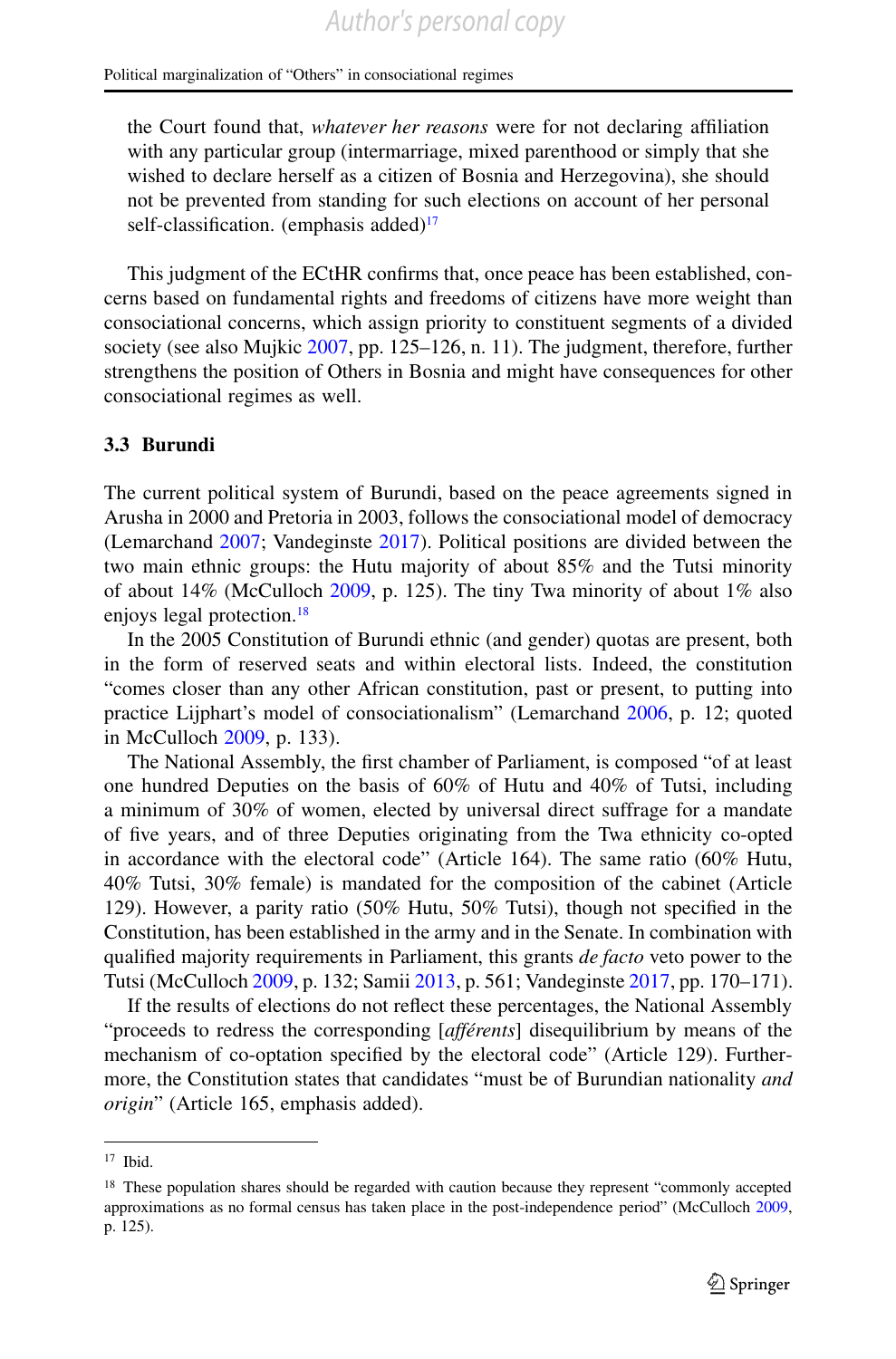The electoral system for the first chamber is closed-list PR (Article 168). The party lists "must have a multi-ethnic character and take into account the equilibrium between men and women. For three candidates registered together on a list, only two may belong to the same ethnic group, and at least one in four must be a woman". This means that Hutu parties typically have one Tutsi candidate ranked in second or third position on the ballot. The same applies to Tutsi parties. This system, as Vandeginste [\(2017,](#page-25-7) p. 178) notes, "adds an important centripetal dimension to ethnic power-sharing in Burundi".

In the second chamber, the Senate, Hutu and Tutsi ethnic quotas are not explicitly mandated. Only the Twa minority has a guarantee (of three seats), and women must have at least 30% of the seats (Article 180). However, apart from the Twa seats and the seats reserved for former Presidents, all senators are appointed in the provinces (two from each province) by electoral colleges "composed of members of the communal councils of the considered province, originating from different ethnic communities and elected by distinct ballots". This practice produces parity between the Tutsi and the Hutu in the Senate (McCulloch [2009,](#page-24-19) p. 132; Vandeginste [2017,](#page-25-7) p. 170).

What is the situation for Others in Burundi? Are there any citizens who do not belong to the three recognised ethnic groups? My inquiry indicates that there are at least four groups of Others. First, there is the ethnic group called Ganwa (or Baganwa). Their members do not identify with any of the three official groups (even though some see them as a sub-ethnicity of the Tutsi) but instead consider themselves descendants of royal families who ruled over Burundi in the past centuries. After the Arusha peace agreement they protested their omission from the new Constitution and demanded inclusion in the quota system[.19](#page-13-0) Second, there are citizens of foreign origin, naturalized as Burundi citizens. Some of them have a Burundi mother, but since under Burundi's social definition ethnicity is transmitted via the paternal line, these citizens are seen as Others. Third, there is a community of Arab origin, whose ancestors came to Burundi from Oman and Yemen more than a century ago. Those who have received Burundian citizenship do not identify themselves with any of the three official ethnic groups.<sup>20</sup> It is unclear whether the constitutional provision according to which candidates to the National Assembly must be of Burundian nationality "and origin" (see above) was adopted in order to exclude this category of Others from the Parliament. Finally, some citizens cannot "prove" their identity because they do not know who their fathers are. Generally speaking, however, the situation of Others goes unmentioned in academic writings on Burundi (e. g., Vandeginste [2017\)](#page-25-7).

The Electoral Code does not clearly stipulate how officials are to know, and (if necessary) verify, the ethnicity of candidates. Every candidate must present to the Independent National Electoral Commission (CENI) his or her electoral application

<span id="page-13-0"></span><sup>19</sup> Source: Jean-Claude Mporamazina (personal communication by email, 21 January 2014). Mporamazina was the owner and initiator of the internet-based "Burundi Discussion List", listed by Stanford University Libraries.

<span id="page-13-1"></span><sup>&</sup>lt;sup>20</sup> Source: Athanase Karayenga, independent journalist in Burundi and international consultant in media and communication (personal communication via email, 21 January 2014 and 29 July 2015).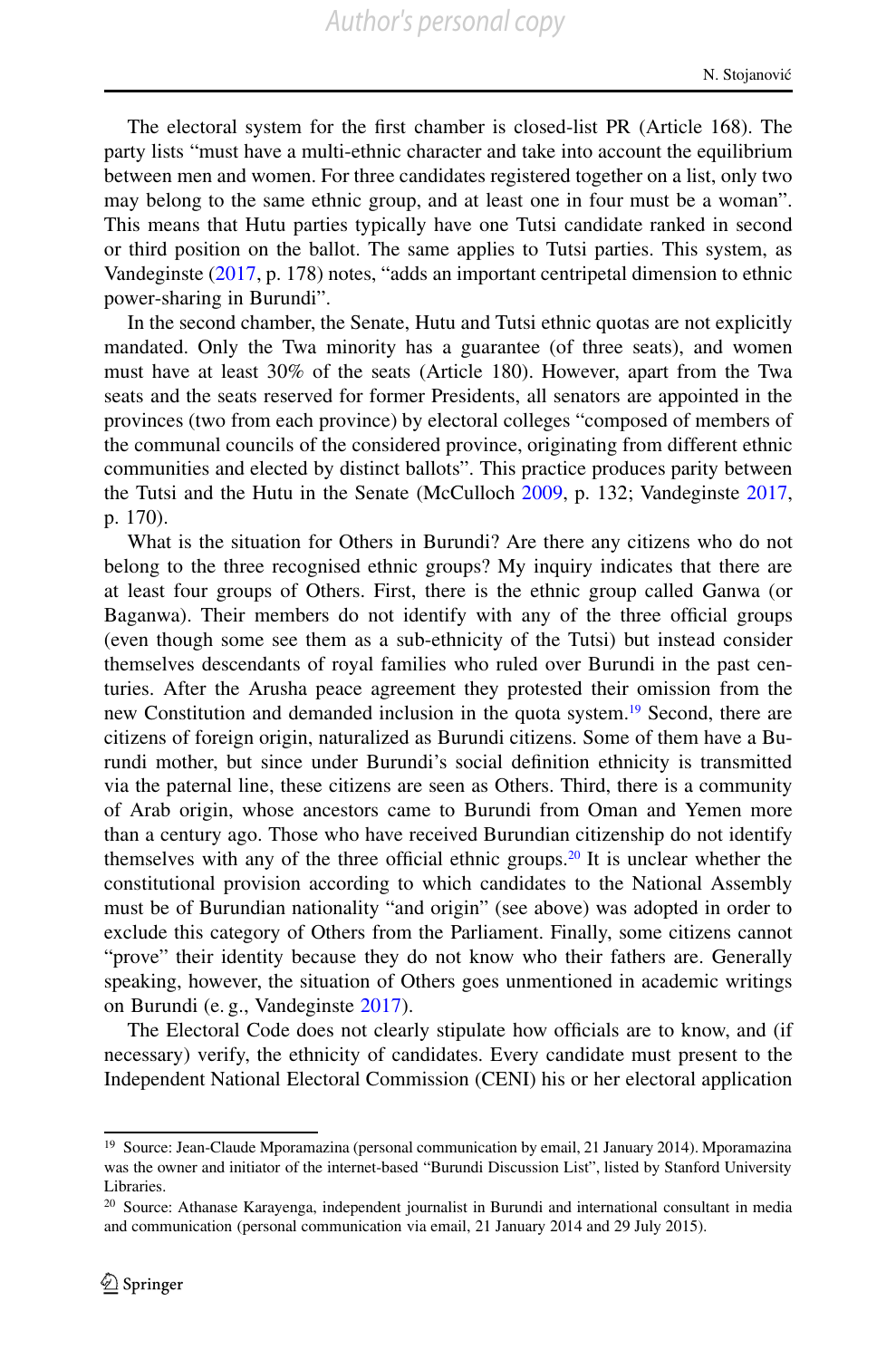(*dossier de candidature*) which contains various documents (a CV, a copy of his or her identity card, etc.), none of which explicitly mentions ethnic affiliation.<sup>21</sup> In practice, however, candidates declare their ethnicity to the CENI when they deliver their applications. The list of all candidates with corresponding information—including ethnicity—is published in each electoral district well before elections[.22](#page-14-1)

In Burundi, family and social networks ensure that "the whole village and the surrounding villages know the ethnicity of everyone".<sup>23</sup> A politician, therefore, cannot dissimulate his or her ethnicity. But some Hutu, and occasionally Twa, have run for office as Tutsi in order to benefit from the quota for the latter group. Even though most people knew that these candidates were not "true" Tutsi, it was not possible to legally sanction this (apparent) abuse of the ethnic quota system.<sup>24</sup>

#### **3.4 Lebanon**

The current Lebanese Constitution is based on the Ta'if (or Taef) Peace Agreement of 1989, which facilitated the end of the civil war (1975–1990) in the country<sup>25</sup>, and on the Doha Agreement of 2008 (Kerr [2005,](#page-23-23) Chap. 7; Salamey [2014\)](#page-24-21). The preamble of the Constitution (Item h) states that "the suppression of political confessionalism is an essential goal", which is to be achieved gradually. "Political confessionalism" refers here to the distribution of posts in state institutions between Muslims and Christians. Article 12 stipulates that recruitment in the civil service should be exclusively merit-based. The sole exceptions are the highest civil servants, among whom Muslims and Christians must be more or less equally represented.<sup>26</sup>

Currently, the Parliament consists of only one chamber (the House of Representatives) with 128 members. The system of confessional (or "sectarian") quotas in Parliament is regulated in detail under Article 24 of the Constitution. However, this article is preceded by an important provision, stipulating that the quota system is of a provisional, not a permanent, character and will be in force "until such time as the House of Representatives enacts a new election law without confessional restrictions". This principle is even more explicit in Article 95 of the Constitution. In other words, overcoming political confessionalism is professed as a high-priority constitutional goal of the Lebanese Republic, however difficult it may be to realise in

<span id="page-14-0"></span><sup>21</sup> Electoral Code of Burundi (Loi n° 1/20 du 3 juin 2014 portant sur révision de la Loi n° 1/22 du 18 septembre 2009 portant Code Electoral), Article 101. [http://www.ceniburundi.bi/IMG/pdf/REPU](http://www.ceniburundi.bi/IMG/pdf/REPUBLIQUE_DU_BURUNDI_NOUVEAU_code_electoral_par_la_PRESIDENCE.pdf) [BLIQUE\\_DU\\_BURUNDI\\_NOUVEAU\\_code\\_electoral\\_par\\_la\\_PRESIDENCE.pdf](http://www.ceniburundi.bi/IMG/pdf/REPUBLIQUE_DU_BURUNDI_NOUVEAU_code_electoral_par_la_PRESIDENCE.pdf) (accessed 20 March 2016).

<span id="page-14-2"></span><span id="page-14-1"></span><sup>22</sup> Source: Jean-Claude Mporamazina (personal communication via email, 29 July 2015).

<span id="page-14-3"></span><sup>23</sup> Ibid.

<span id="page-14-4"></span><sup>24</sup> Ibid.

<sup>25</sup> I use the official French version of the Constitution of Lebanon, available from [http://democratie.](http://democratie.francophonie.org/IMG/pdf/Liban.pdf) [francophonie.org/IMG/pdf/Liban.pdf](http://democratie.francophonie.org/IMG/pdf/Liban.pdf) (accessed 23 May 2016). It is possible that some terms in Arabic could be translated differently into English.

<span id="page-14-5"></span><sup>26</sup> The Constitution of Lebanon, Article 94.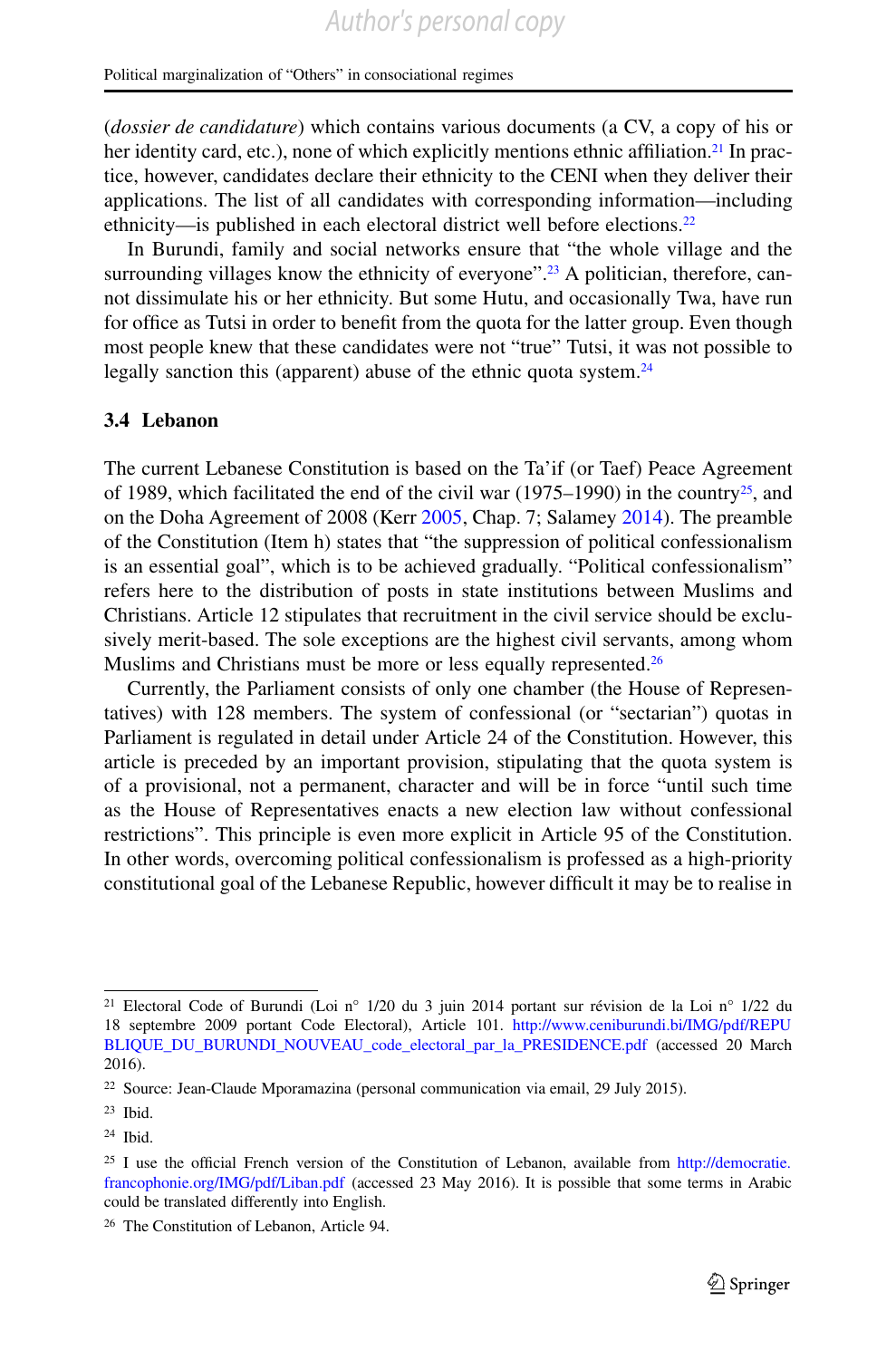practice, precisely because of the deep divisions in society along religious/political lines.<sup>27</sup>

Meanwhile, the quota system reflecting a consociational model of democracy is based on two principles: (a) parity between Christians and Muslims, i. e. 64 representatives from each community, and (b) proportional (commensurate) representation of different sects *within* Christian and Muslim groups (see Kerr [2005,](#page-23-23) p. 161). An additional principle (c) of proportional representation for all electoral districts has also been introduced Horn [\(2008\)](#page-23-24).

The principle of power sharing is applied to the three highest offices of the Lebanese political system. The Presidency is reserved for a Maronite Christian, whereas Muslims hold the positions of Prime Minister (who must be a Sunni) and the Speaker of Parliament (who must be a Shi'ite) (Salamey [2014,](#page-24-21) p. 11). The various religious "sects" must be fairly represented in the cabinet (El Machnouk [2018,](#page-23-25) p. 18, n. 41).<sup>28</sup>

Therefore, the main segments in the Lebanese consociational regime are (a) Maronite Christians, (b) Sunni Muslims, and (c) Shi'ite Muslims. All other confessions belong to the category of Others. Out of 64 seats reserved for the category of Muslims, the Sunnis and the Shi'ites have 27 seats each. The smaller communities considered (albeit not undisputedly) as sub-groups of Muslims are allocated ten seats: eight seats are reserved for the Druze and two for the Alawites. Of the 64 seats reserved for the category of Christians, 34 go to the Maronites, 14 to Greek Orthodox, eight to Greek Catholics, five to Armenian Orthodox, one to Armenian Catholics, one to Protestants and one to "other" Christians.

Lebanon, thus, applies a complex confessional electoral system which does reserve seats for Others belonging to Christian and Muslim denominations, but *not for any other Others*. In fact, a total of 18 "sects" (including the Jews) are officially recognized by law, but only 11 have sufficient votes to receive reserved seats[.29](#page-15-2) Still, there is no explicit provision in the Constitution referring to these other Others[.30](#page-15-3)

Although the political system of Lebanon has for decades been a constant target for criticism by international bodies regarding the protection of human rights, the prospects of it being abandoned have seemed unwaveringly dim.<sup>31</sup> In recent years there have been many unsuccessful attempts to reform the electoral law (for an

<span id="page-15-0"></span><sup>&</sup>lt;sup>27</sup> For example, a 2009 initiative by Lebanese president Michel Suleiman to establish a state commission tasked with eliminating the confessional political system in the state was met with resistance and scepticism on the part of most political actors (Taneja [2010,](#page-25-8) p. 190).

<span id="page-15-1"></span><sup>&</sup>lt;sup>28</sup> This distribution of political functions dates as far back as the 1943 National Pact, a verbal agreement reached by the then Lebanese President (the leader of the Maronites) and the Prime Minister (the leader of the Sunnis) immediately after gaining independence from France. See, e. g., Zahar [\(2005\)](#page-25-9).

<span id="page-15-3"></span><span id="page-15-2"></span><sup>29</sup> Source: Imad Salamey, Lebanese American University (personal communication via email, 30 July 2015).

<sup>&</sup>lt;sup>30</sup> On the other hand, the 2006 Lebanese Law on the Rights and Freedoms of Minorities stipulates that minorities "shall have the right to proportional representation in public service, state bodies and local self government bodies" (quoted in Palermo [2010,](#page-24-22) p. 443, n. 21).

<span id="page-15-4"></span><sup>&</sup>lt;sup>31</sup> See, e. g., the UN Committee on the Elimination of Racial Discrimination, Concluding Observations on Lebanon, CERD/C/304/Add.49, 30 March 1998; CERD/C/64/CO/3, 28 April 2004, para. 10; see also the UN Human Rights Committee, Concluding Observations on Lebanon, CCPR/C/79/Add.78, 1 April 1997.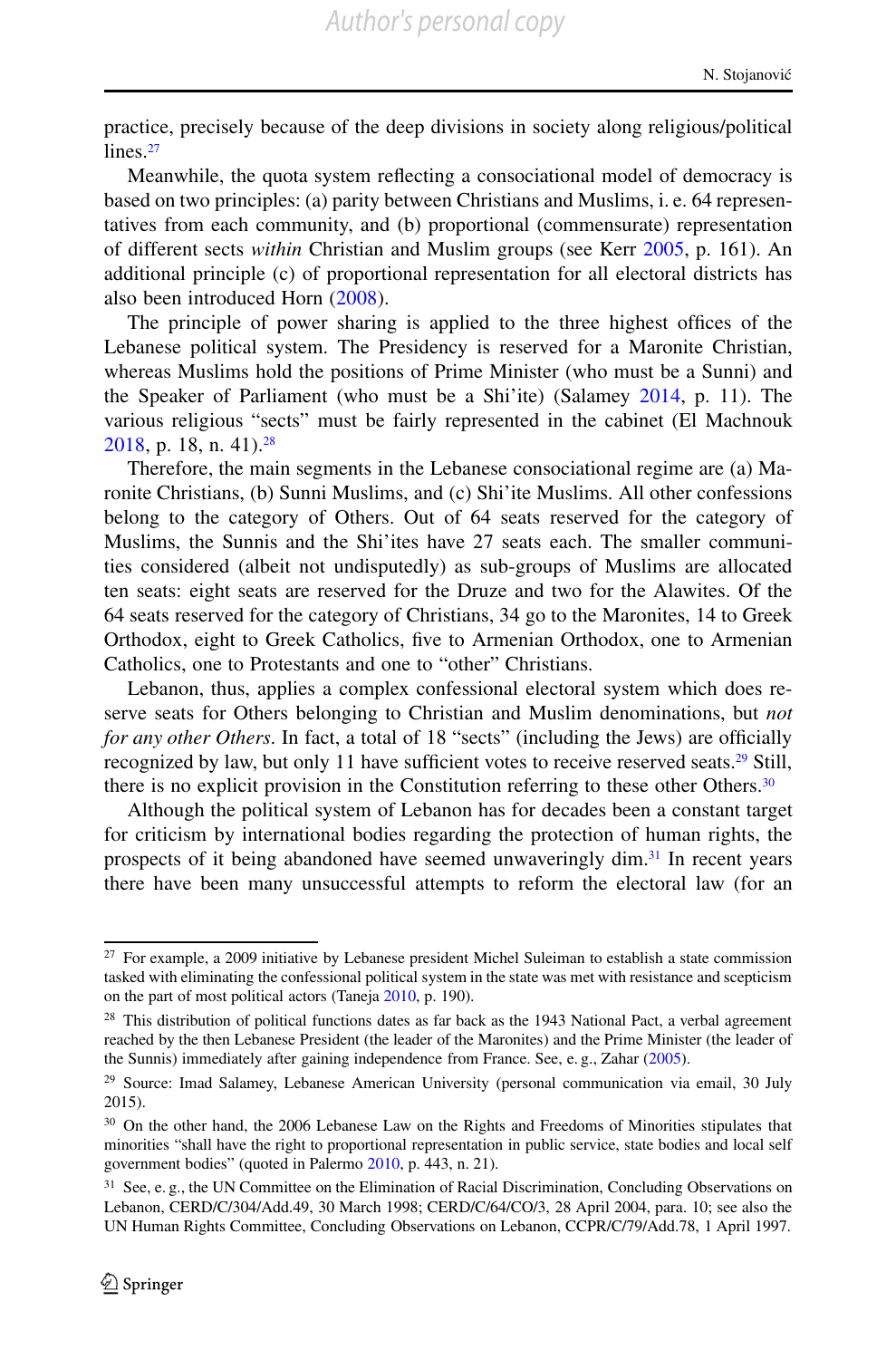overview, see El Machnouk [2018\)](#page-23-25).<sup>32</sup> In particular, some recognized Others have questioned their marginalization within the political system. In 2011, for example, the Orthodox community issued a communiqué "protesting [against] its marginalization within the Christian community [...] and seeking to reclaim a more fair and balanced Christian representation".<sup>33</sup>

Finally, the confessional affiliation of each Lebanese citizen is registered in official documents. As a consequence, the religious identity of every candidate is known in advance of elections. A Sunni, for example, cannot run for a seat reserved for a Shi'ite, and vice versa[.34](#page-16-2) In addition, "polling booths or *al-aklam* are typically separated in polling stations by voters' registration numbers and sectarian affiliations, a system that allows political parties to indirectly monitor and track voters' voting records"[.35](#page-16-3) This said, the Lebanese electoral system is a majoritarian blocvote first-past-the-post system and citizens are free to vote for any candidate who runs for a seat in a given electoral district. So voters of a majority confessional group can strongly influence the election of the representative of a minority group. In Beirut, for example, all seats are determined by a majority of Sunni voters.<sup>36</sup> It is no surprise, then, that some Christians complain that "most of their members were elected to office through Muslim—not Christian—votes" (Arsenian Ekmekji [2012,](#page-23-26) p. 7; El Machnouk [2018\)](#page-23-25).

#### **3.5 Northern Ireland**

The Belfast (or Good Friday) Agreement of 1998, amended by the St Andrews Agreement in 2006 and by the Stormont House Agreement in 2014, consistently follows the consociational model of democracy (see, e. g., Kerr [2005,](#page-23-23) Chap. 4; Mc-Garry and O'Leary [2004,](#page-24-23) [2009;](#page-24-2) Wilson  $2012$ ).<sup>37</sup> It is based on the principle of equality between the two main segments of Northern Ireland's society: the unionists (predominantly Protestants) and the nationalists (predominantly Catholics).<sup>38</sup> Nonetheless, one article of the Agreement explicitly mentions Others: at the first session of the Northern Ireland Assembly, its members must register a "designation of identity", as unionists, nationalists or "other"[.39](#page-16-7)

<span id="page-16-1"></span><span id="page-16-0"></span><sup>32</sup> See Arsenian Ekmekji [\(2012\)](#page-23-26).

<span id="page-16-2"></span><sup>33</sup> Ibid., p. 8.

<span id="page-16-3"></span><sup>34</sup> Source: Samir Makdisi, American University of Beirut (personal communication via email, 29 July 2015).

<span id="page-16-4"></span><sup>35</sup> Salamey [\(2014,](#page-24-21) p. 111).

<span id="page-16-5"></span><sup>36</sup> Ibid., p. 113.

<sup>&</sup>lt;sup>37</sup> The 1998 agreement also contained elements of the centripetal approach—the "concurrent majority election rule" used for electing the dual premiership—but these were abandoned in the 2006 agreement (McGarry and O'Leary [2017,](#page-24-24) p. 79).

<span id="page-16-6"></span><sup>38</sup> Note that these are *de jure* political—not religious or ethnic—identities (McGarry and O'Leary [2009,](#page-24-2) p. 71), though they are clearly connected to the two historical confessions in Northern Ireland (Taylor [2006\)](#page-25-5).

<span id="page-16-7"></span><sup>&</sup>lt;sup>39</sup> Article 6 in the Section "Democratic Institutions in Northern Ireland" states: "At their first meeting, members of the Assembly will register a designation of identity—nationalist, unionist or other—for the purposes of measuring cross-community support in Assembly votes.".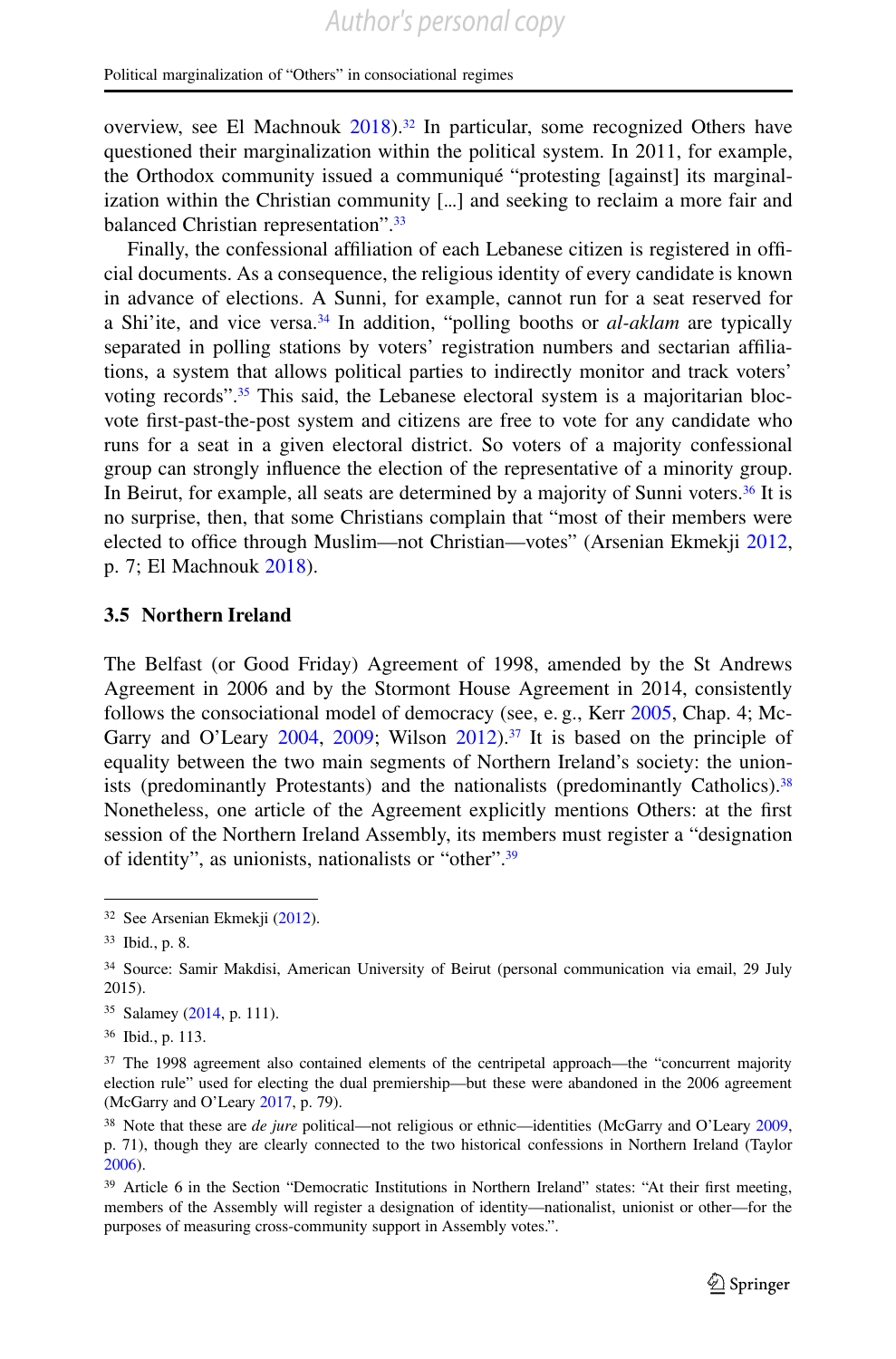The current Northern Ireland Assembly, the sixth after the Belfast Agreement, was elected on 2 March 2017. The official report of the first session, held on 13 March 2017, shows that the very first activity of the Assembly members was indeed to sign the "Roll of Membership" designating their identity[.40](#page-17-0) In 2017, out of 90 members, there were 40 unionists, 39 nationalists and 11 Others. The Others designated themselves as follows: eight under the label "United Community", one "European", one "Feminist" and one "Socialist". In spite of a slight increase since the 1998 election, the total share of Others in the current Assembly (12.2%) indicates that they are still a small minority in politics.<sup>41</sup>

Yet these figures stand in stark contrast with opinion polls showing that since 2006 there has been a consistent *plurality* of respondents from Northern Ireland declaring themselves to be *neither* nationalists nor unionists (Dixon [2011,](#page-23-10) p. 103; Wilson [2012,](#page-25-3) p. 184). In 2014, 40% of respondents opted for the category "neither", against 32% of unionists and 25% of nationalists (2% of respondents answered "don't know/other"). The share of Others is significantly higher among younger generations (varying from 45 to 55% in the age group 18–44). Unsurprisingly, a majority of Protestants identify as unionists (69%) and a majority of Catholics identify as nationalists (54%), whereas a majority of respondents with no religion identify as Others  $(60\%)$ .<sup>42</sup>

The self-identification of Assembly members seems to be closely linked to their party affiliations and ideological positions. In 2017, all Others were affiliated with the Alliance Party (eight members), the Green Party (two members) and the Party Before Profit Alliance (one member). These parties are critical of the corporate elements of the consociational system. The Alliance Party, for example, states that it "opposes the designation system [in the Assembly], as it believes it institutionalises division".<sup>43</sup>

What is immediately evident is that—unlike voters in Brussels or Lebanon—citizens of Northern Ireland do not have to designate their identity at polling stations. They vote on a common roll, for whichever candidates or parties they prefer (McGarry and O'Leary [2009,](#page-24-2) p. 71). This is a more liberal feature of the Belfast Agreement (later confirmed in the St Andrews Agreement). The corporate elements of the consociational model emerge only in the post-electoral rules within the Northern Ireland Assembly. Apart from the obligatory identity designation by Assembly members, the Belfast Agreement required concurrent nationalist and unionist majorities, as well as a majority in the Assembly as a whole, for the election of the First Minister and the Deputy First Minister. This rule—probably the only "centripetal"

<span id="page-17-1"></span><span id="page-17-0"></span><sup>40</sup> Northern Ireland Assembly, Official Report (Hansard), 13 March 2017, available from [http://data.](http://data.niassembly.gov.uk/HansardXml/plenary-13-03-2017.pdf) [niassembly.gov.uk/HansardXml/plenary-13-03-2017.pdf](http://data.niassembly.gov.uk/HansardXml/plenary-13-03-2017.pdf) (accessed 6 July 2017).

<sup>41</sup> Until the 2016 election the Assembly had 108 members. There were eight Others in 1998, seven in 2003, eight in 2007, nine in 2011, and twelve in 2016. The figures for the 1998, 2003 and 2007 elections stem from McGarry and O'Leary [\(2009,](#page-24-2) p. 34). The figures for the 2011 and 2016 elections are available at [http://www.niassembly.gov.uk.](http://www.niassembly.gov.uk)

<span id="page-17-2"></span><sup>42</sup> ARK Northern Ireland, available from [http://www.ark.ac.uk/nilt/2014/Political\\_Attitudes/UNINATID.](http://www.ark.ac.uk/nilt/2014/Political_Attitudes/UNINATID.html) [html](http://www.ark.ac.uk/nilt/2014/Political_Attitudes/UNINATID.html) (accessed 21 May 2016).

<span id="page-17-3"></span><sup>43</sup> Northern Ireland Assembly Education Service, available from [http://education.niassembly.gov.uk/post\\_](http://education.niassembly.gov.uk/post_16/snapshots_of_devolution/gfa/designation) [16/snapshots\\_of\\_devolution/gfa/designation](http://education.niassembly.gov.uk/post_16/snapshots_of_devolution/gfa/designation) (accessed 21 May 2016).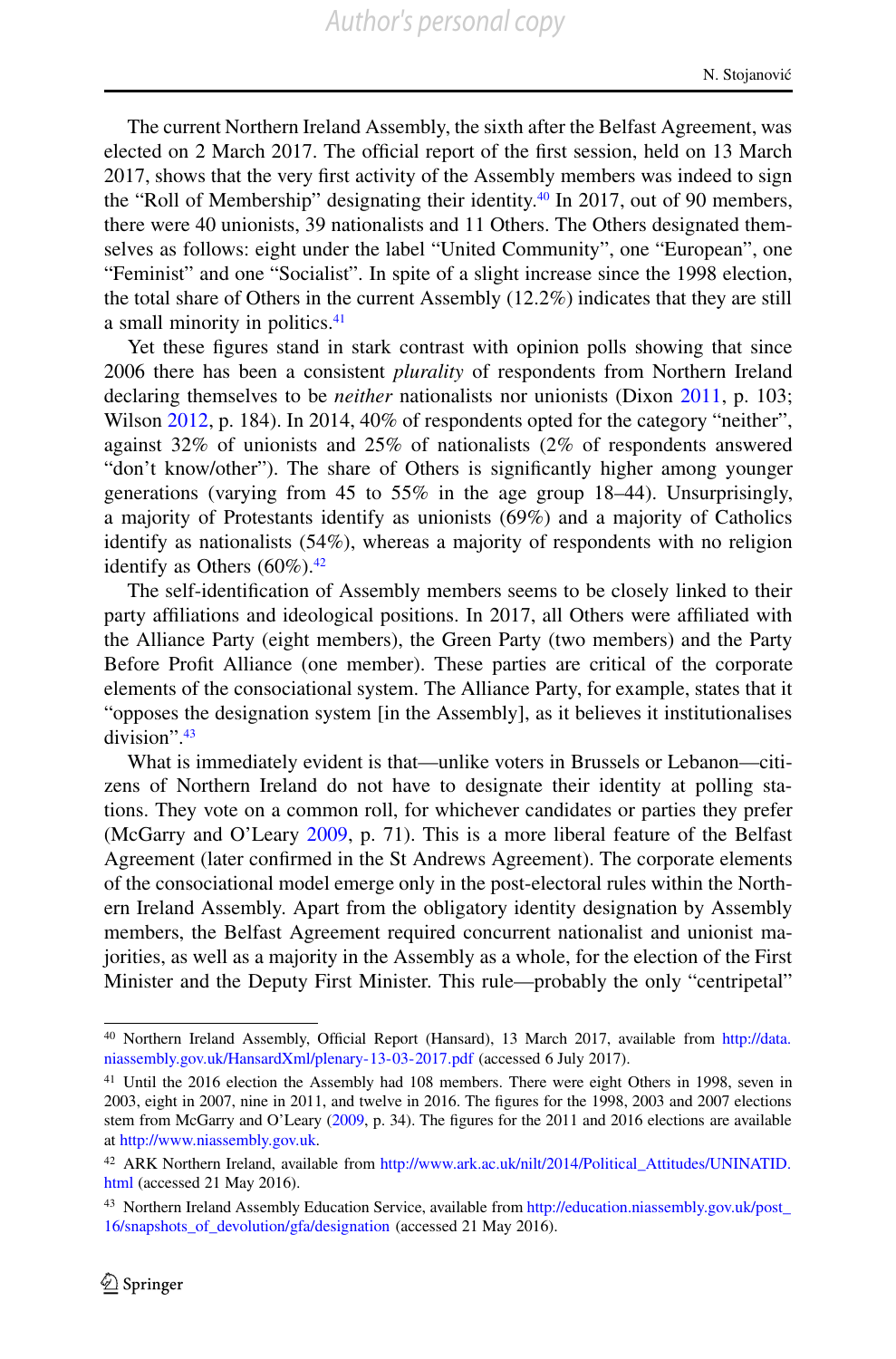element in the system (McGarry and O'Leary [2017,](#page-24-24) p. 79)—was modified in the St Andrews Agreement, so that the First Minister is nominated by the "largest political party of the largest political designation" (Art. 16A, 4), whereas his deputy is nominated by the largest party of the "second largest political designation" (Art. 16A, 5). In theory, this does not prevent politicians self-designated as Others to accede to the highest positions in the executive. Considering the electoral results since 1998, however, this is unlikely to happen in the near future.

Moreover, even after the St Andrews Agreement political discrimination against Others has persisted in the Assembly. Most notably, the passage of "key decisions" (Art. I.5.d Belfast Agreement) requires either parallel consent (a concurrent majority of both nationalists and unionists, as well as a majority in the Assembly) or a weighted majority (60% of votes in the Assembly and at least 40% support from both nationalists and unionists).

The designation of identity in the Assembly, introduced for the purposes of consensual decision-making, is not free of controversy. On the one hand, as already noted, such rules "discriminate against [the Others] and may create a minor incentive for people to vote nationalist or unionist, as their votes would count more" (McGarry and O'Leary [2009,](#page-24-2) p. 34). On the other hand, critics have asserted that reducing political life to only two monolithic political (*de facto* ethno-religious) identities distorts the political picture of Northern Ireland, making it *a priori* impossible for parties not linked to either of the two groups to exert any significant influence in Parliament (Gilbert [1998;](#page-23-27) O'Flynn [2003;](#page-24-13) Taylor [2006\)](#page-25-5). Notice also that, under the Belfast Agreement, in the course of a legislative term members of the Assembly had the right to change their initial designation of identity. Thus, members of the Assembly who had opted for the category of Others later chose to re-register as unionists or nationalists (McCrudden [2004,](#page-24-25) p. 218). The St Andrews Agreement, however, modified this practice so that "members of the Assembly can no longer change their designation ... during an assembly term, except when changing party membership" (Wolff [2009,](#page-25-10) p. 112).

#### **3.6 South Tyrol**

In the Italian province of South Tyrol there are three pre-determined ethno-linguistic groups: Germans (69.4%, in 2011), Italians (26.1%) and Ladins (4.5%). The ethnic proportional quota system ensures that "all public jobs are distributed according to the proportional strength of the given linguistic groups, as determined by the most recent popular census" (Pallaver [2014,](#page-24-0) pp. 381–382).

From a citizen's point of view, fulfilling the declaration of ethnicity is a prerequisite to exercising the right to access political functions and public services. Until 2005 the identification of citizens was done every ten years through an ethnic census. This system was used for the first time in 1981, and again in 1991 and 2001. The information on ethno-linguistic affiliation was not made anonymous for subsequent statistical purposes but was included in a register accessible to state authorities. Accordingly, if person X wanted to stand for election for a certain office (for example, to become a member of the provincial Assembly or of a municipal council), she was automatically included in the quota for her ethno-linguistic group. Citizens who did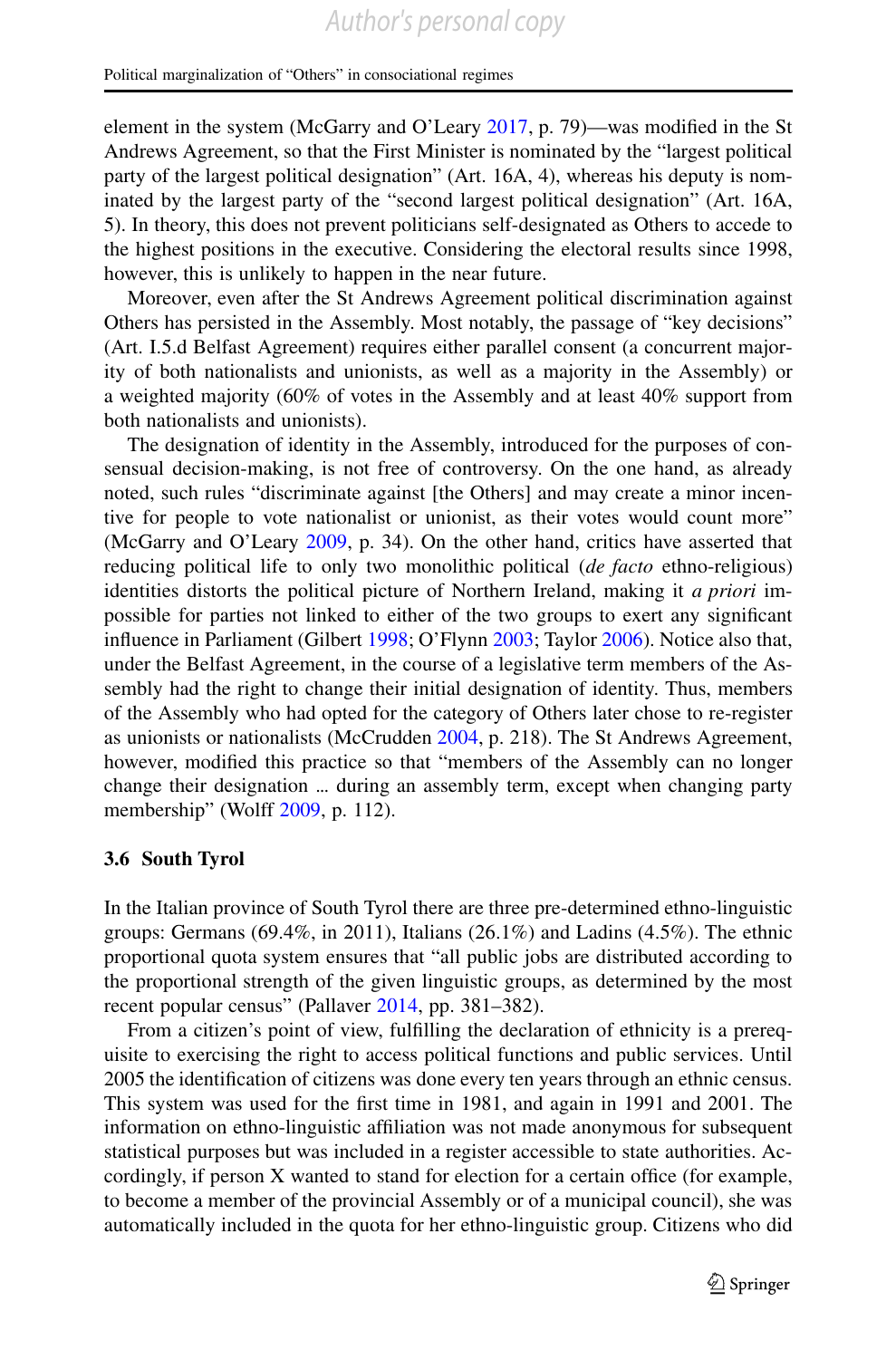not wish to declare their ethnicity were banned from running for office. It is worth noting that if citizen Y, for instance, declared that he did not belong to the Italian group, for the following ten years (i. e. until the next population census) he could not run for any political office reserved for the German speakers or for the Ladins. The system was thus quite rigid, its sole flexibility being citizens' rights to declare themselves differently at the next population census.

Since the 1991 census citizens have been able to declare themselves as Others. However, if an Other wishes to run for office she *must* "affiliate" with one the three ethnic groups. This step is considered as a "declaration of aggregation" rather than a "declaration of belonging" to an identity group (Lantschner and Poggeschi [2008,](#page-23-3) p. 228). According to Francesco Palermo, this reform did not change much in *practice*, but from a *legal* point of view it reduces "but does not fully rule out" the possibility of complaints similar to those lodged by Sejdic and Finci against ´ Bosnia[.44](#page-19-0) For Stefan Graziadei, in contrast, the South Tyrolian system—precisely because it allows citizens to declare either *belonging* to, or simply *affiliation* with, one of the three groups—"does a fair job in matching individual choice and societal interests of group equality" and could even be applied to Bosnia "without requiring a fundamental overhaul of the current system" (Graziadei [2016,](#page-23-2) p. 79).

A new rule, adopted in 2005 (Decreto legislativo 99/2005), separates (a) the declaration given in the census and (b) the personal declaration of belonging or of aggregation. The former is anonymized and is used for statistical purposes only, in order to determine the numerical weight of the three linguistic groups (Carlà [2013,](#page-23-28) p. 9). The latter is optional and is used by citizens who intend to benefit from ethnic quotas. Once submitted, the personal declaration enters into force after 18 months. After a period of five years it can modified anytime, but the new declaration comes into effect only two years later.

In any event, not a single application from South Tyrol has yet been lodged with the ECtHR over potential discrimination against Others with regard to the enjoyment of political rights (Graziadei [2016,](#page-23-2) p. 79). Nevertheless, in 1999, the *Corte di cassazione* (the highest tribunal in Italy) affirmed in the *Beltramba* case that a person's non-declaration of ethno-linguistic identity cannot result in the denial of the right to stand for election. In other words, the situation in South Tyrol is illegal.<sup>45</sup> The judgment in this case, however, was issued by a court whose decisions only have an *inter partes* and not *erga omnes* effect; this means that the principle contained in the ruling cannot be generally implemented (i. e. imposed) in practice, although the judgment itself is highly significant in terms of of legal argumentation.

#### **3.7 Overview of the six cases**

As we have seen, the six cases differ in many respects with regard to Others. For a comprehensive overview (Table [2\)](#page-20-0) it is useful to distinguish between the following criteria:

<span id="page-19-0"></span><sup>44</sup> Source: Francesco Palermo, Professor of Constitutional Law, University of Verona (personal communication via email, 3 August 2010).

<span id="page-19-1"></span><sup>45</sup> Judgment No. 11048 of 24 February 1999.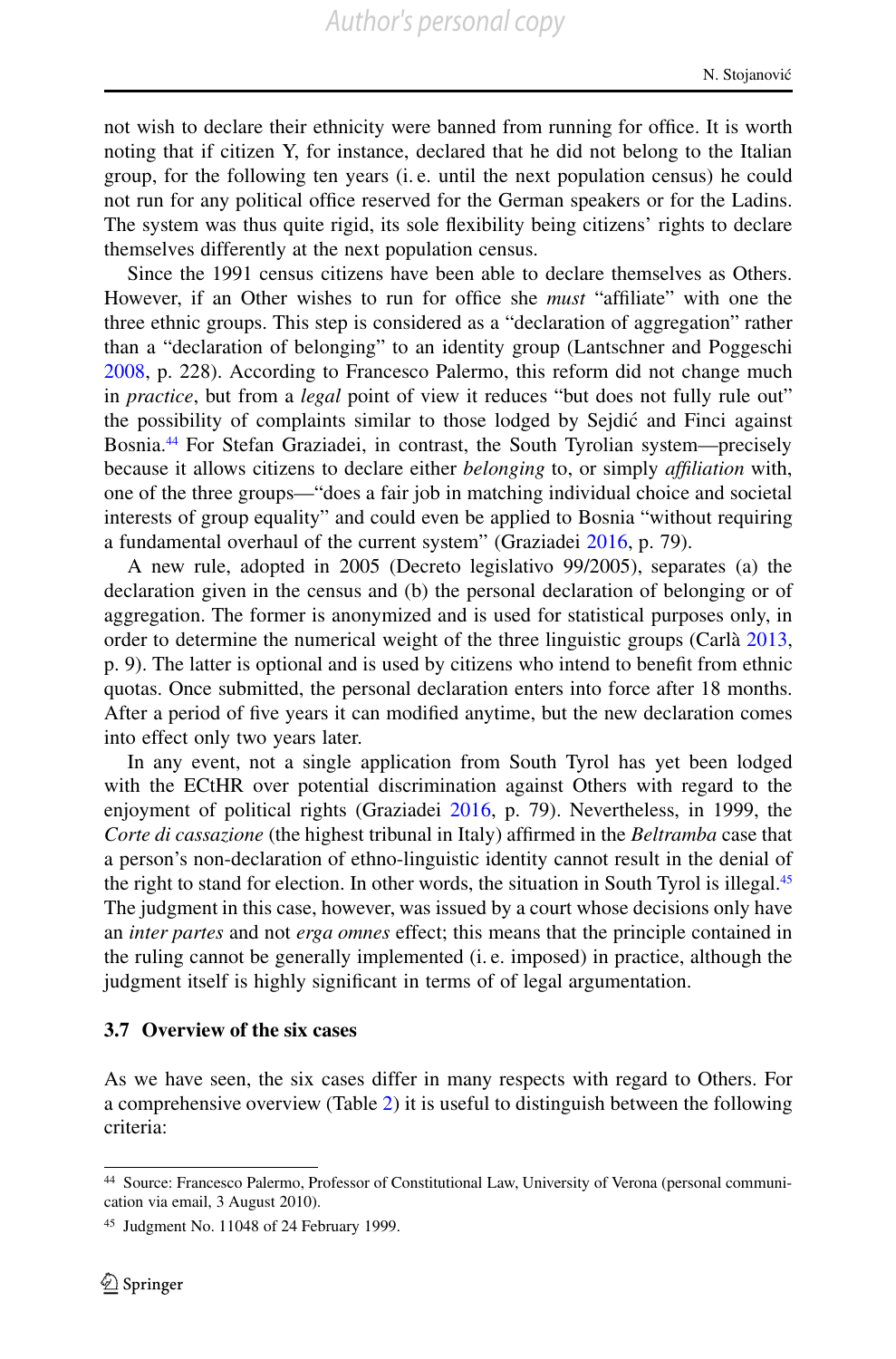| <b>Table 2</b> The Others in six consociational systems: an overview                          |                                                                                   |                                                                        |                                                             |                                                                     |                                                          |                                                                                                                                                                     |
|-----------------------------------------------------------------------------------------------|-----------------------------------------------------------------------------------|------------------------------------------------------------------------|-------------------------------------------------------------|---------------------------------------------------------------------|----------------------------------------------------------|---------------------------------------------------------------------------------------------------------------------------------------------------------------------|
|                                                                                               | Belgium                                                                           | Bosnia and Herzegovina                                                 | Burundi                                                     | Lebanon                                                             | Northern Ireland                                         | South Tyrol                                                                                                                                                         |
| Official main consociational<br>segments                                                      | French speakers<br>Dutch speakers,                                                | Bosniaks,<br>Croats,<br>Serbs                                          | Hutus,<br>Tutsis                                            | Maronites,<br>Shi'ites<br>Sunnis,                                   | Nationalists<br>Unionists,                               | Germans,<br>Italians,<br>Ladins                                                                                                                                     |
| Voters must identify them-<br>selves ethnically                                               | tions); Yes, via party<br>No (national elec-<br>choice (Brussels)                 | $\frac{1}{2}$                                                          | $\frac{1}{2}$                                               | Yes                                                                 | $\tilde{z}$                                              | census, rather than<br>Partially (qua citi-<br>zens, via nominal<br>qua voters)                                                                                     |
| themselves with a main seg-<br>ment before/after election<br>Candidates must affiliate        | Yes, after election (na-<br>tional level) and before<br>election (Brussels)       | Yes, before election                                                   | Yes, before elec-<br>tion                                   | Yes, before election                                                | Yes, after election                                      | Yes, before election                                                                                                                                                |
| Who are the Others?                                                                           | A. German speakers;<br>B. All other                                               | A. 17 national minorities<br>C. Ethnic objectors<br><b>B.</b> Bosnians | D. Father unknown<br>B. Ganwa<br>C. Arabs<br>A. Twa         | A. Minority Chris-<br>tians and minority<br>B. All other<br>Muslims | A. Ethnic objectors                                      | A. Ethnic objectors                                                                                                                                                 |
| Quotas for Others                                                                             | Yes (German speakers<br>No (other Others)<br>in the Senate);                      | Yes (municipal level)<br>No (state level <sup>a</sup> );               | Yes (Twa); No<br>(other Others)                             | ż                                                                   | $\tilde{z}$                                              | $\tilde{z}$                                                                                                                                                         |
| Passage from Others to<br>official segment                                                    | (linguistic competence<br>facto rather difficult<br>De jure easy; de<br>required) | De jure easy (no check);<br>de facto difficult (social<br>control)     | De jure possible;<br>de facto difficult<br>(social control) | De jure very difficult                                              | De jure possible; de facto<br>difficult (social control) | De jure possible (ev-<br>affiliation"); de facto<br>via a "declaration of<br>guistic competence;<br>rather difficult (lin-<br>ery 7 years and/or<br>social control) |
| <sup>a</sup> Exception: one member of the cabinet (the Council of Ministers) can be an Other. |                                                                                   |                                                                        |                                                             |                                                                     |                                                          |                                                                                                                                                                     |

<span id="page-20-0"></span> $\underline{\textcircled{\tiny 2}}$  Springer

### *Author's personal copy*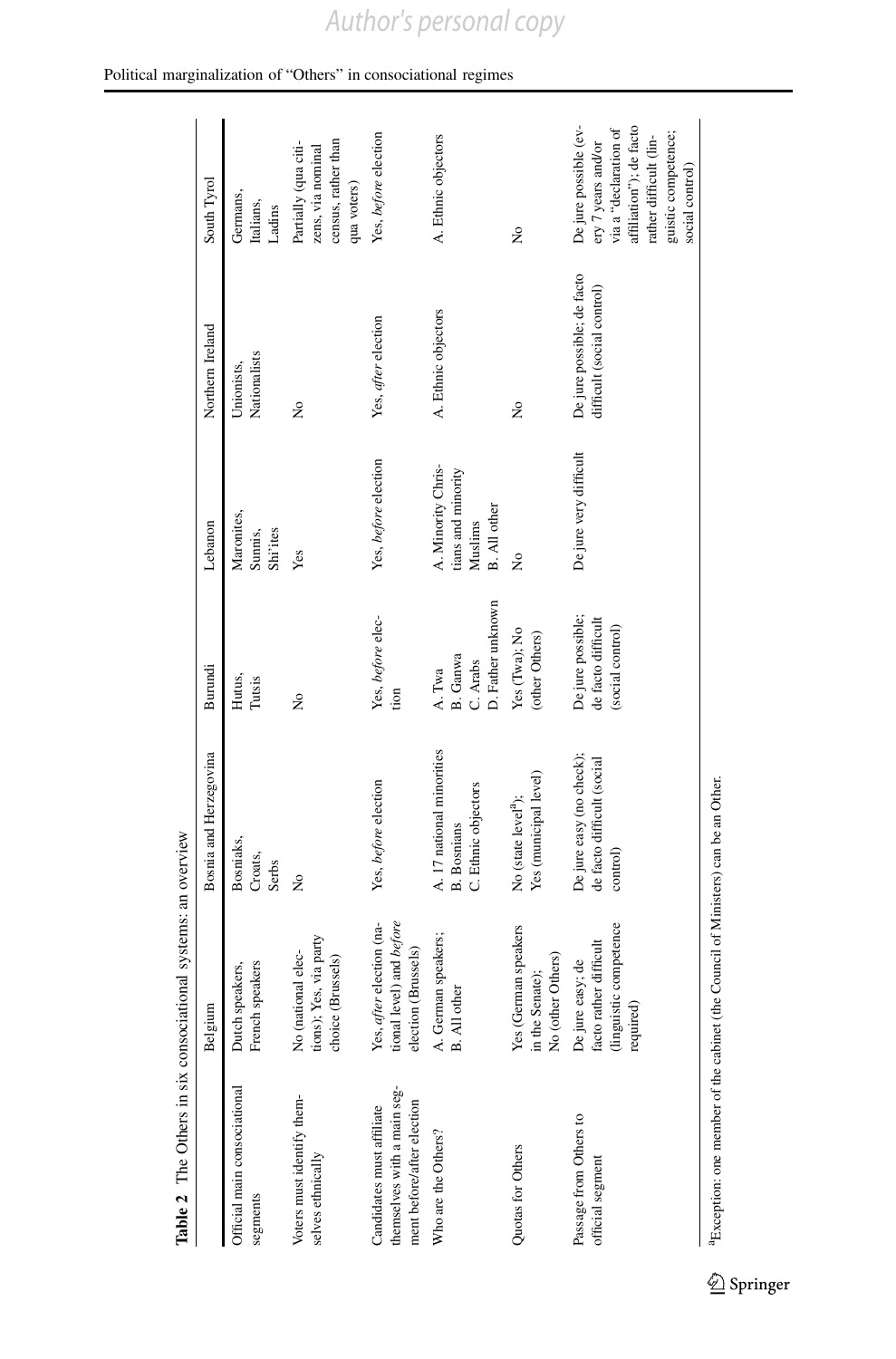- a. Must *voters* identify themselves ethnically?
- b. Must *candidates* identify themselves ethnically (either before or after elections)?
- c. *Who* are the Others?
- d. Are there any *quotas* or *reserved seats* explicitly designed for the political representation of Others?
- e. Is it easy or difficult (both *de jure* and *de facto*) for citizens belonging to Others to *join* one of the significant segments of the consociational regime?

Table [2](#page-20-0) shows that corporate consociations can be more or less inimical towards the political participation of Others. In particular, in Belgium (at the national level) and in Northern Ireland candidates can designate their ethnic group *after* elections. In Bosnia, Jewish or Roma citizens cannot, as such, run for the Presidency or the second chamber of Parliament. In Lebanon and South Tyrol citizens cannot run for elections if they refuse to declare their ethnicity. On the other hand, with the exception of Lebanon, most consociational settlements analysed in this article are rather liberal as far as the voters' identifications are concerned. Some reserve seats for certain sub-groups of Others (Belgium, Bosnia, Burundi) but not for other Others. Also, generally speaking, we should observe that it is *de jure* easy for an Other to join a significant consociational segment, but social control or insufficient linguistic skills (e. g. in Belgium and South Tyrol) make this choice *de facto* difficult.

#### **4 Conclusion**

The group of Others is a statistically marginal and rather heterogeneous group in each of the six "corporate" consociational settlements analysed in the present article. Nonetheless, as the example of Bosnia and Herzegovina emblematically illustrates, the main issue at stake is not statistical in nature. It bears repeating that *even if* the Others in a society are a statistically insignificant and heterogeneous category, their exclusion from consociational institutions raises important *normative and legal* issues for liberal democracies (see Graziadei [2016\)](#page-23-2). As we have seen, the equality of citizens is a paramount principle in democratic theory, and contemporary standards of human and citizens' rights and liberties prohibit discrimination based on ethnic belonging. Individual rights have higher standing than group rights. Again, the example of Bosnia is telling. After two landmark decisions of the ECtHR (*Sejdi´c and Finci vs. Bosnia and Herzegovina*, and *Zorni´c vs. Bosnia and Herzegovina*) the authorities of Bosnia and Herzegovina have faced pressure from the international community to undertake reforms of their political institutions in order to eliminate every form of discrimination against Others (Merdzanovic [2015\)](#page-24-18).

On the other hand, we must keep in mind that consociational settlements have been arrived at out of concern for peace and democratic stability (see O'Flynn [2010\)](#page-24-7). The main goal of consociational theory is to guarantee power sharing, autonomy, proportional representation and veto rights to the *significant* segments that comprise the society (McGarry and O'Leary [2009;](#page-24-2) O'Leary [2005,](#page-24-3) p. 12). It has, therefore, provided in a number of cases for the inclusion of minority segments (e. g., Catholics in Northern Ireland, Germans in South Tyrol), ending decades of marginalization.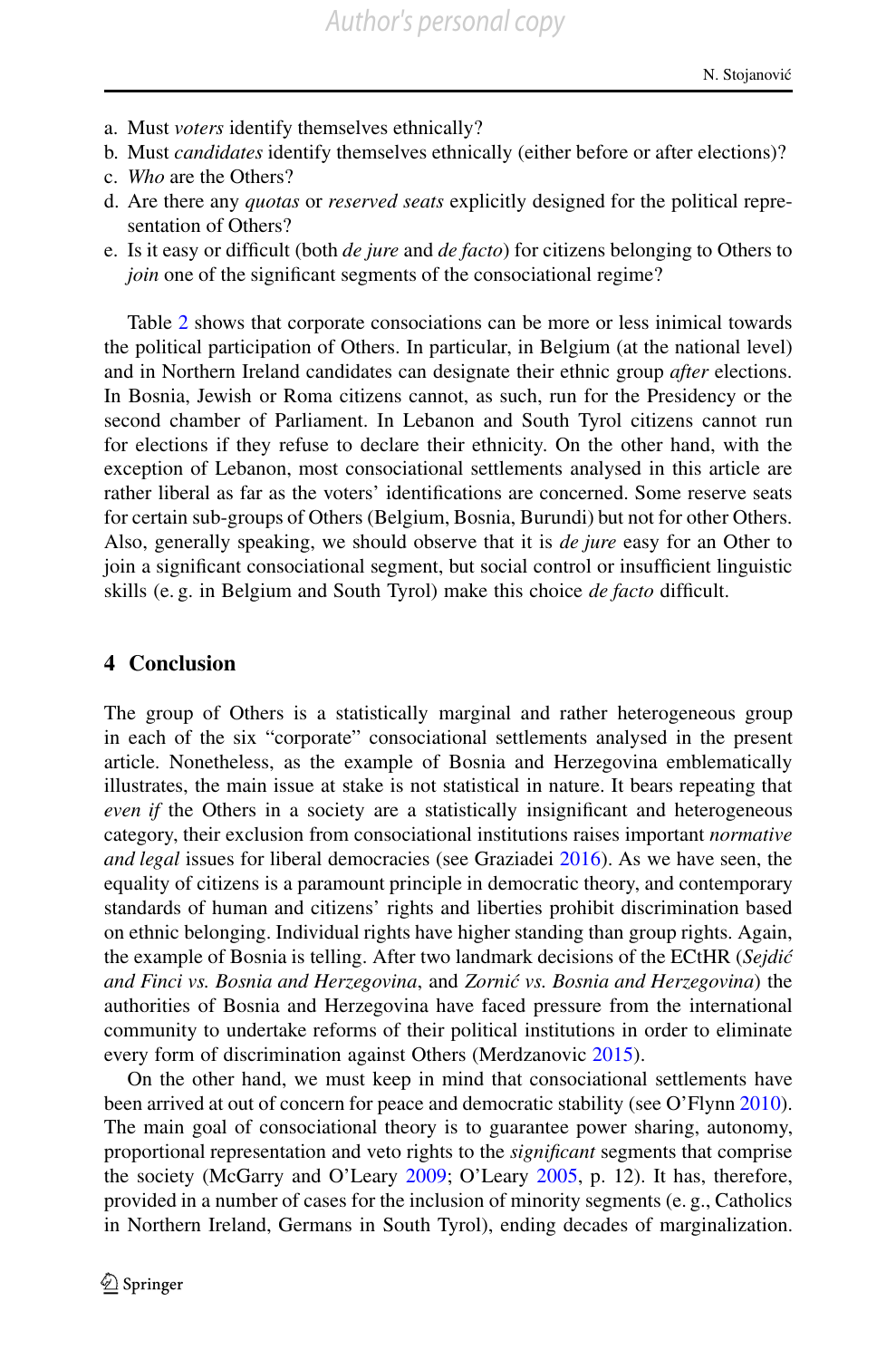#### Political marginalization of "Others" in consociational regimes

This is an important achievement that cannot be overlooked; but neither should we overlook the reality that the consociational approach is *ipso facto* uninterested in the political status of citizens who do not belong to any of the significant segments. After all, the goal of consociationalists is not to build *any* kind of political regime but a *democratic* regime. Thus, consociational democracies must find ways to ensure the political equality of Others.

In the end, the tension between the defence of core democratic principles and concerns for the peace and stability of democratic settlements in divided societies remains. If forced to choose between the two horns of the dilemma, consociationalists generally privilege peace and stability.<sup>46</sup> To that end, they are willing to sacrifice the political rights of a statistically small group of citizens whose political accommodation is not necessary for maintaining peace and stability. They favour political and "pragmatic" solutions as a matter of contingent judgement and are highly suspicious of national or international tribunals that, as a matter of principle, tend to protect individual rights over group rights (McCrudden and O'Leary [2013\)](#page-24-6). After all, as Anne Phillips [\(1995,](#page-24-26) p. 15) notes, in consociations "the emphasis is less on what is just and more on what is necessary".

One way to solve the dilemma would be to opt for liberal instead of corporate strategies for implementation of consociational settlements or, in Lijphart's words [\(2008\)](#page-24-12) for "self-determination" instead of "pre-determination" of groups. By focusing on corporate consociations, in this article I have deliberately chosen to analyse the *hard* cases. Whether corporate consociations will become more liberal is difficult to say. Clearly, though, further research is needed to ascertain how well (or badly) Others fare in "liberal" consociations<sup>47</sup>—and, for that matter, to what extent marginalized groups are included in the institutions of (non-consociational) liberal democracies (e. g., Muslims in France or Latinos in the United States).

**Acknowledgements** I would like to thank audiences in Beirut (the conference "State building in divided societies of the post–Ottoman world", September 2010), Sarajevo (September 2011) and Montreal (the IPSA World Congress, July 2014) for comments on earlier drafts of this article, as well as Matthijs Bogaards, Donald Horowitz and Verena Wisthaler for written comments. Thanks also to Julianne Funk and Peter Cook for their helpful assistance in editing the text. My initial thoughts on the issue of "Others", with a focus on the case of Bosnia, were developed in a study co-authored with Edin Hodžic and supported by ´ the Open Society Fund Bosnia and Herzegovina (Hodžić and Stojanović 2011). In its final stage the article has benefited from my research project on discriminations in politics financed by the Swiss National Science Foundation (grant number PZ00P1 154983).

<span id="page-22-0"></span><sup>46</sup> "We fear that any deepening of the trend of judicial scepticism of consociations will be deeply unfortunate in another critical respect, because it will leave future diplomats, delegates and peace negotiators in other places riven by bloody ethnic conflicts with considerably less flexibility in reaching either a transitional or durable political settlement, and may therefore unintentionally contribute to prolonging such conflicts" (McCrudden and O'Leary [2013,](#page-24-6) pp. 147–148).

<span id="page-22-1"></span><sup>&</sup>lt;sup>47</sup> Among contemporary consociations, McCulloch [\(2014,](#page-24-16) p. 507) argues that Afghanistan (since 2004), Iraq (the 2005 Constitution) and Malaysia (since 1971) follow the liberal logic.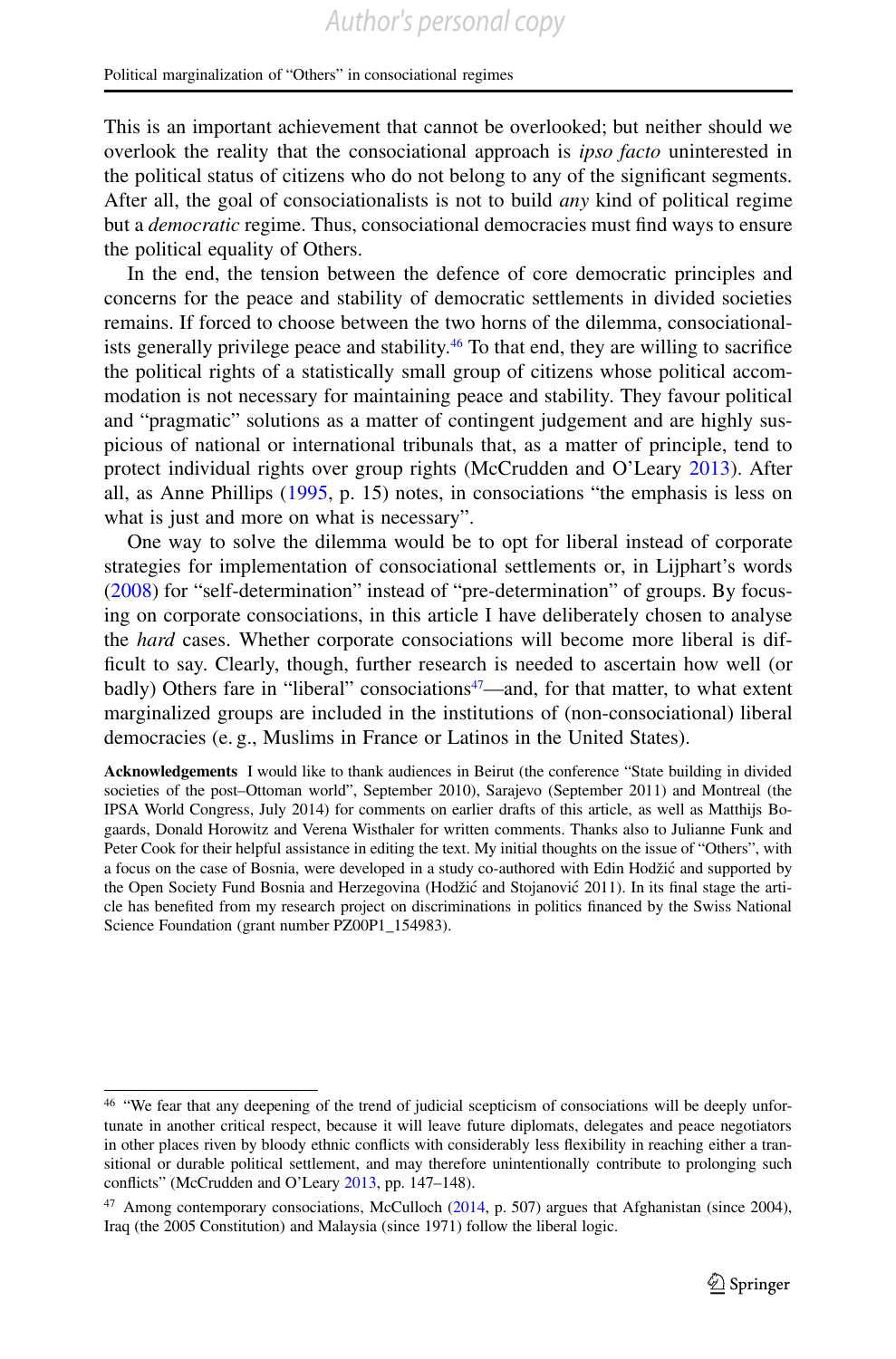#### **References**

- <span id="page-23-8"></span><span id="page-23-7"></span>Andeweg, Rudy B. 2000. Consociational democracy. *Annual Review of Political Science* 3:509–536.
- <span id="page-23-26"></span>Andeweg, Rudy B. 2015. Consociationalism. In *International encyclopedia of the social and behavioral sciences*, ed. James D. Wright, 692–694. Oxford: Elsevier.
- Arsenian Ekmekji, Arda. 2012. Confessionalism and electoral reform in Lebanon. [https://www.](https://www.aspeninstitute.org/sites/default/files/content/docs/pubs/Confessionalism%20and%20Electoral%20Reform%20in%20Lebanon_Final.pdf) [aspeninstitute.org/sites/default/files/content/docs/pubs/Confessionalism%20and%20Electoral](https://www.aspeninstitute.org/sites/default/files/content/docs/pubs/Confessionalism%20and%20Electoral%20Reform%20in%20Lebanon_Final.pdf) [%20Reform%20in%20Lebanon\\_Final.pdf.](https://www.aspeninstitute.org/sites/default/files/content/docs/pubs/Confessionalism%20and%20Electoral%20Reform%20in%20Lebanon_Final.pdf) Accessed 1 Dec 2017.
- <span id="page-23-17"></span><span id="page-23-14"></span>Barry, Brian. 1975. Political accommodation and consociational democracy. *British Journal of Political Science* 5(4):477–505.
- <span id="page-23-0"></span>Barry, Brian. 2001. *Culture and equality. An egalitarian critique of multiculturalism*. Cambridge: Harvard University Press.
- <span id="page-23-20"></span>Beitz, Charles. 1989. *Political equality. An essay in democratic theory*. Princeton: Princeton University Press.
- <span id="page-23-9"></span>Bieber, Florian. 2005. The challenge of institutionalizing ethnicity in the Western Balkans. *European Yearbook of Minority Issues* 3:89–107.
- <span id="page-23-28"></span>Bogaards, Matthijs. 2000. The uneasy relationship between empirical and normative types in consociational democracy. *Journal of Theoretical Politics* 12(4):395–423.
- Carlà, Andrea. 2013. Old and news minorities: migration politics in South Tyrol. [http://www.eurac.edu/en/](http://www.eurac.edu/en/research/autonomies/minrig/Documents/ALIAS/ALIAS%20Final%20February%202013.pdf) [research/autonomies/minrig/Documents/ALIAS/ALIAS%20Final%20February%202013.pdf.](http://www.eurac.edu/en/research/autonomies/minrig/Documents/ALIAS/ALIAS%20Final%20February%202013.pdf) Accessed 1 Dec 2017.
- <span id="page-23-19"></span><span id="page-23-18"></span>Chandra, Kanchan. 2006. What is ethnic identity and does it matter? *Annual Review of Political Science* 9:397–424.
- <span id="page-23-1"></span>Cordell, Karl, and Stefan Wolff. 2009. *Ethnic conflict. Causes – consequences – responses*. Cambridge: Polity Press.
- <span id="page-23-10"></span>Dahl, Robert A. 1998. *On democracy*. New Haven: Yale University Press.

<span id="page-23-25"></span>Dixon, Paul. 2011. The politics of conflict: a constructivist critique of consociational and civil society theories. *Nations and Nationalism* 18(1):98–121.

- <span id="page-23-27"></span>El Machnouk, Saleh. 2018. Electoral system reform in Lebanon: dilemmas of a consociational state. *Ethnopolitics* 17(1):1–20.
- Gilbert, Geoff. 1998. The Northern Ireland peace agreement, minority rights and self-determination. *International and Comparative Law Quarterly* 47:943–950.
- <span id="page-23-2"></span>Graziadei, Stefan. 2016. Democracy v human rights? The Strasbourg court and the challenge of power sharing. *European Constitutional Law Review* 12:54–84.
- <span id="page-23-11"></span>Halpern, Sue M. 1986. The disorderly universe of consociational democracy. *West European Politics* 9(2):181–197.
- <span id="page-23-4"></span>Hodžić, Edin, and Nenad Stojanović. 2011. *New/old constitutional engineering? Challenges and implications of the European court of human rights decision in the case of Sejdić and Finci v. BiH.* Sarajevo: Analitika – Center for Social Research.
- <span id="page-23-24"></span><span id="page-23-16"></span>Horn, Stine N.K. 2008. *Lebanese Consociation. Assessing accountability and representativeness*. Oslo: Oslo University.
- <span id="page-23-15"></span>Horowitz, Donald L. 1985. *Ethnic groups in conflict*. Los Angeles: University of California Press.
- <span id="page-23-12"></span>Jaggar, Alison M. 1999. Multicultural democracy. *The Journal of Political Philosophy* 7(3):308–329.
- Jones, Peter. 2016. Group rights. In: Stanford encyclopedia of philosophy, ed. Edward N. Zalda. [https://](https://plato.stanford.edu/archives/sum2016/entries/rights-group/) [plato.stanford.edu/archives/sum2016/entries/rights-group/.](https://plato.stanford.edu/archives/sum2016/entries/rights-group/) Accessed 1 Dec 2017.
- <span id="page-23-23"></span>Kerr, Michael. 2005. *Imposing power-sharing. Conflict and coexistence in Northern Ireland and Lebanon*. Dublin: Irish Academic Press.
- <span id="page-23-13"></span>Kymlicka, Will. 1995. *Multicultural citizenship. A liberal theory of minority rights*. Oxford: Clarendon Press.
- <span id="page-23-3"></span>Lantschner, Emma, and Giovanni Poggeschi. 2008. Quota system, census and declaration of affiliation to a linguistic group. In *Tolerance through law. Self governance and group rights in south Tyrol*, ed. Jens Woelk, Francesco Palermo, and Josef Marko, 179–191. Bozen: EURAC.
- <span id="page-23-22"></span>Lemarchand, René. 2006. Burundi's endangered transition: FAST country risk profile. [http://www.](http://www.swisspeace.ch/fileadmin/user_upload/Media/Projects/FAST/Africa/Burundi/Burundi_Case_Study_2006.pdf) [swisspeace.ch/fileadmin/user\\_upload/Media/Projects/FAST/Africa/Burundi/Burundi\\_Case\\_Study\\_](http://www.swisspeace.ch/fileadmin/user_upload/Media/Projects/FAST/Africa/Burundi/Burundi_Case_Study_2006.pdf) [2006.pdf.](http://www.swisspeace.ch/fileadmin/user_upload/Media/Projects/FAST/Africa/Burundi/Burundi_Case_Study_2006.pdf) Accessed 1 Dec 2017.
- <span id="page-23-21"></span>Lemarchand, René. 2007. Consociationalism and power sharing in Africa: Rwanda, Burundi, and the Democratic Republic of the Congo. *African Affairs* 106:1–20.
- <span id="page-23-6"></span><span id="page-23-5"></span>Lijphart, Arend. 1977. *Democracy in plural societies*. New Haven: Yale University Press.

Lijphart, Arend. 2004. Constitutional design for divided societies. *Journal of Democracy* 15(2):96–109.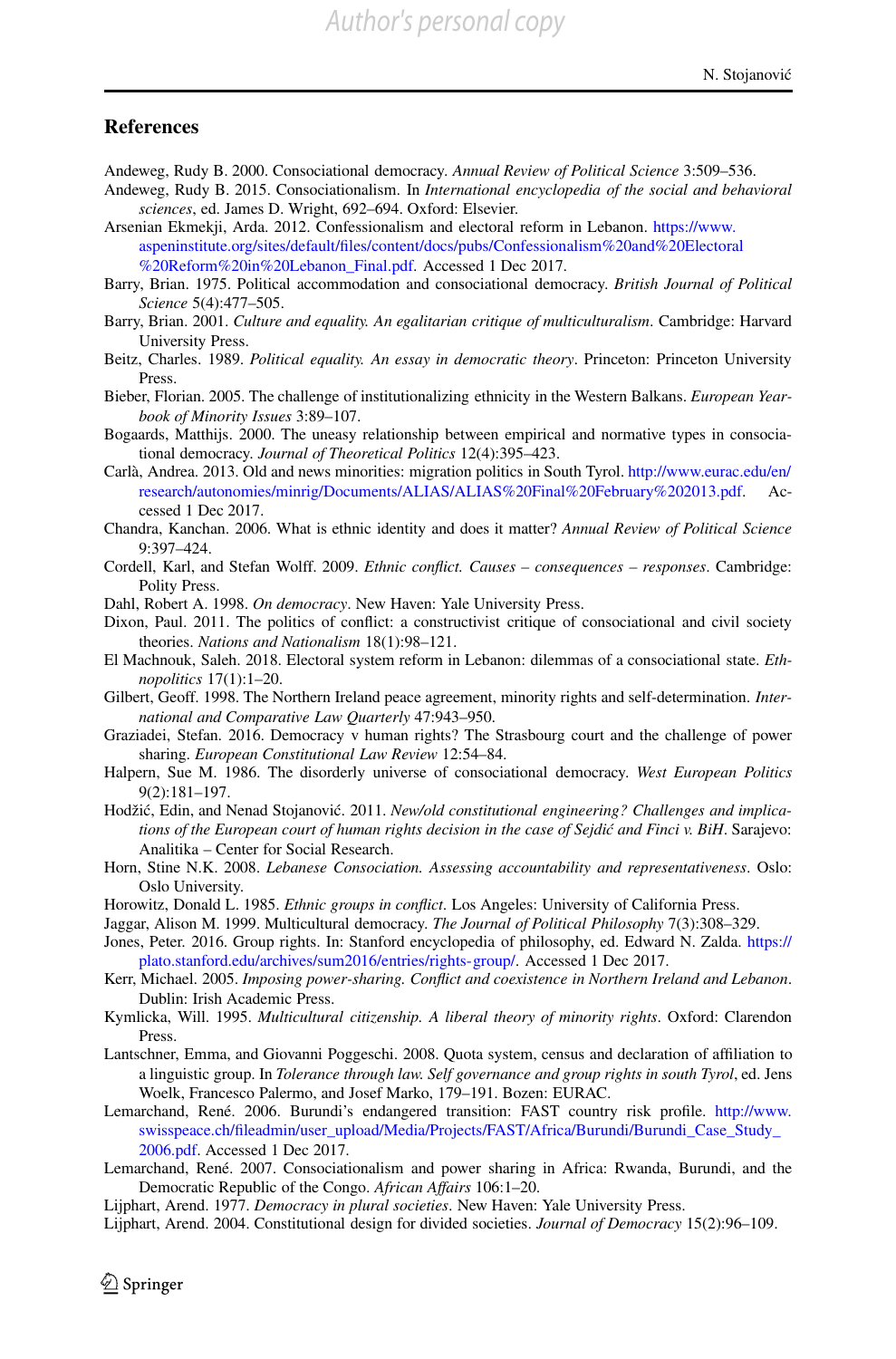#### Political marginalization of "Others" in consociational regimes

- <span id="page-24-12"></span>Lijphart, Arend. 2008. Self-determination versus pre-determination of ethnic minorities in power-sharing systems. In *Thinking about democracy. Power sharing and majority rule in theory and practice*, 66–74. London, New York: Routledge (originally published in 1991).
- <span id="page-24-25"></span><span id="page-24-5"></span>Lustick, Ian S. 1997. Lijphart, Lakatos, and consociationalism. *World Politics* 50(1):88–117.
- McCrudden, Christopher. 2004. Northern Ireland, the Belfast agreement, and the British constitution. In *The changing constitution*, 5th edn., ed. Jeffrey Dawn Oliver Jowell, 95–236. New York: Oxford University Press.
- <span id="page-24-19"></span><span id="page-24-6"></span>McCrudden, Christopher, and Brendan O'Leary. 2013. *Courts and consociations. Human rights versus power-sharing*. Oxford: Oxford University Press.
- McCulloch, Allison. 2009. Seeking stability amid deep division: consociationalism and centripetalism in comparative perspective. [https://qspace.library.queensu.ca/bitstream/1974/1708/1/McCulloch\\_](https://qspace.library.queensu.ca/bitstream/1974/1708/1/McCulloch_Allison_200902_PhD.pdf) [Allison\\_200902\\_PhD.pdf.](https://qspace.library.queensu.ca/bitstream/1974/1708/1/McCulloch_Allison_200902_PhD.pdf) Accessed 1 Dec 2017.
- <span id="page-24-16"></span>McCulloch, Allison. 2014. Consociational settlements in deeply divided societies: the liberal-corporate distinction. *Democratization* 21(3):501–518.
- <span id="page-24-15"></span>McGarry, John. 2007. Iraq: liberal consociation and conflict management. In *Iraq: preventing another generation of conflict*, ed. Markus E. Bouillon, David Malone, and Ben Rowswell, 169–188. Boulder: Lynne Rienner Publishers.
- <span id="page-24-23"></span>McGarry, John, and Brendan O'Leary. 2004. *The Northern Ireland conflict. Consociational engagements*. Oxford: Oxford University Press.
- <span id="page-24-17"></span>McGarry, John, and Brendan O'Leary. 2006. Consociational theory, Northern Ireland's conflict, and its agreement 2. What critics of consociation can learn from Northern Ireland. *Government and Opposition* 41(2):249–277.
- <span id="page-24-2"></span>McGarry, John, and Brendan O'Leary. 2009. Power shared after the deaths of thousands. In *Consociational theory. McGarry and O'Leary and the Northern Ireland conflict*, ed. Rupert Taylor, 15–84. Abingdon: Routledge.
- <span id="page-24-24"></span>McGarry, John, and Brendan O'Leary. 2017. Power-sharing executives in Northern Ireland. In *Power-sharing. Empirical and normative challenges*, ed. Allison McCulloch, John McGarry, 63–86. Abingdon: Routledge.
- <span id="page-24-18"></span>Merdzanovic, Adis. 2015. *Democracy by decree. Prospects and limits of imposed consociational democracy in Bosnia and Herzegovina*. Stuttgart: ibidem.
- <span id="page-24-8"></span><span id="page-24-1"></span>Milanovic, Marko. 2010. Sejdic and Finci v. Bosnia and Herzegovina. *American Journal of International Law* 104:636–640.
- MRGI (Minority Rights Group International). 2016. Bosnia and Herzegovina: ensuring the political participation of minorities. [http://minorityrights.org/law-and-legal-cases/finci-v-bosnia-and-herzegovina/.](http://minorityrights.org/law-and-legal-cases/finci-v-bosnia-and-herzegovina/) Accessed 1 Dec 2017.
- <span id="page-24-14"></span><span id="page-24-13"></span>Mujkic, Asim. 2007. We, the citizens of ethnopolis. *Constellations* 4(1):112–128.
- O'Flynn, Ian. 2003. The problem of recognising individual and national identities: a liberal critique of the Belfast agreement. *Critical Review of International Social and Political Philosophy* 6(3):129–153.
- <span id="page-24-7"></span><span id="page-24-3"></span>O'Flynn, Ian. 2010. Democratic theory and practice in deeply divided societies. *Represenation* 46(3):281–293. O'Leary, Brendan. 2005. Debating consociational politics: normative and explanatory arguments. In *From*
- <span id="page-24-4"></span>*power sharing to democracy*, ed. Sid Noel, 3–43. Montreal: McGill-Queen's University Press. O'Leary, Brendan. 2006. Foreword: the realism of power-sharing. In *Imposing power-sharing. Conflict and coexistence in Northern Ireland and Lebanon*, ed. Michael Kerr, xvii–xxxv. Dublin: Academic Press.
- <span id="page-24-22"></span>Palermo, Francesco. 2010. At the heart of participation and of its dilemmas: minorities in the executive structures. In *Political participation of minorities: a commentary on international standards and practice*, ed. Marc Weller, Katherine Nobbs, 434–452. New York: Oxford University Press.
- <span id="page-24-0"></span>Pallaver, Günther. 2014. South Tyrol's changing political system: from dissociative on the road to associative conflict resolution. *Nationalities Papers* 42(3):376–398.
- <span id="page-24-10"></span>Patten, Alan. 2014. *Equal recognition. The moral foundations of minority rights*. Princeton: Princeton University Press.
- <span id="page-24-26"></span>Phillips, Anne. 1995. *The politics of presence. The political representation of gender, ethnicity, and race*. Oxford: Clarendon Press.
- <span id="page-24-11"></span><span id="page-24-9"></span>Phillips, Anne. 2007. *Multiculturalism without culture*. Princeton: Princeton University Press.
- Reilly, Benjamin, and Andrew Reynolds. 1999. *Electoral systems and conflict in divided societies*. Washington: National Academies Press.
- <span id="page-24-21"></span><span id="page-24-20"></span>Salamey, Imad. 2014. *The government and politics of Lebanon*. Abingdon: Routledge.
- Samii, Cyrus. 2013. Perils or promise of ethnic integration? Evidence from a hard case in Burundi. *American Political Science Review* 107(3):558–573.